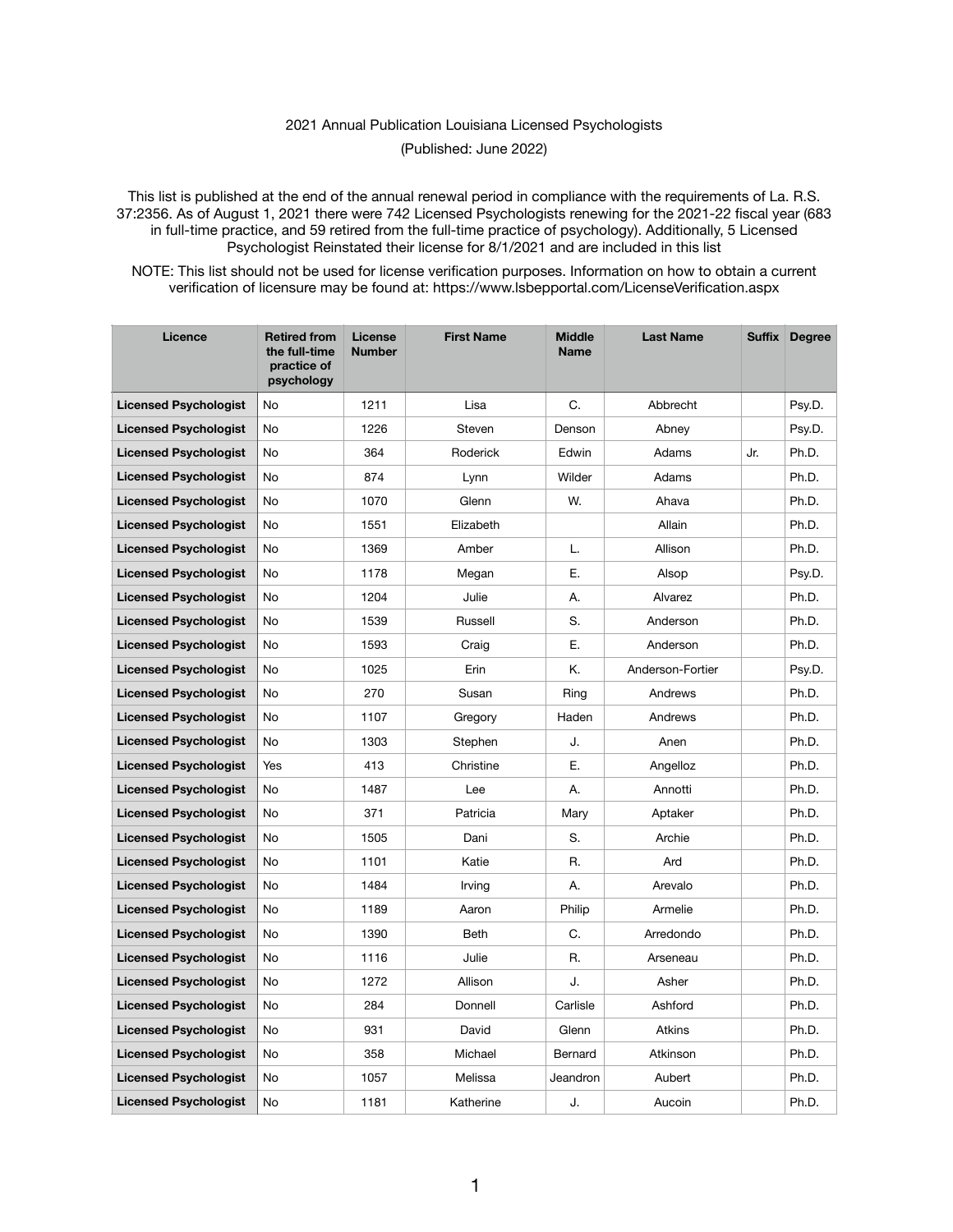| <b>Licensed Psychologist</b> | Yes | 266  | Lynn       | W.      | Aurich           |     | Ph.D.  |
|------------------------------|-----|------|------------|---------|------------------|-----|--------|
| <b>Licensed Psychologist</b> | No  | 696  | Janet      | Sue     | Austin           |     | Ph.D.  |
| <b>Licensed Psychologist</b> | No  | 1397 | Cedrina    | Κ.      | Averette         |     | Ph.D.  |
| <b>Licensed Psychologist</b> | No  | 1217 | Kentrell   | М.      | Avery            |     | Psy.D. |
| <b>Licensed Psychologist</b> | No  | 447  | Gayle      | R.      | Baer             |     | Ph.D.  |
| <b>Licensed Psychologist</b> | No  | 1307 | Courtney   | N.      | <b>Baker</b>     |     | Ph.D.  |
| <b>Licensed Psychologist</b> | Yes | 211  | Robert     | Peyton  | <b>Baker</b>     |     | Ph.D.  |
| <b>Licensed Psychologist</b> | Yes | 291  | Gerald     | Kenneth | <b>Baker</b>     |     | Ph.D.  |
| <b>Licensed Psychologist</b> | No  | 1345 | Jacqueline | Η.      | Ball             |     | Ph.D.  |
| <b>Licensed Psychologist</b> | No  | 951  | Jerald     | W.      | Bamburg          | Jr. | Ph.D.  |
| <b>Licensed Psychologist</b> | No  | 1340 | Daniel     | Mark    | Banken           |     | Ph.D.  |
| <b>Licensed Psychologist</b> | No  | 860  | Daliah     | L.      | Bauer            |     | Ph.D.  |
| <b>Licensed Psychologist</b> | No  | 1486 | Hillary    | C.      | <b>Becker</b>    |     | Psy.D. |
| <b>Licensed Psychologist</b> | No  | 536  | Roberta    | Alysoun | Bell             |     | Ph.D.  |
| <b>Licensed Psychologist</b> | No  | 1280 | Matthew    | Todd    | Bell             |     | Psy.D. |
| <b>Licensed Psychologist</b> | No  | 1383 | Patrick    | В.      | Bell             |     | Ph.D.  |
| <b>Licensed Psychologist</b> | No  | 637  | Betty      | Jayne   | Bellando         |     | Ph.D.  |
| <b>Licensed Psychologist</b> | No  | 1256 | Valerie    | М.      | <b>Bellas</b>    |     | Ph.D.  |
| <b>Licensed Psychologist</b> | No  | 1283 | Donna      | Sue     | Bender           |     | Ph.D.  |
| <b>Licensed Psychologist</b> | No  | 1332 | Diane      | Marie   | Beneventi        |     | Ph.D.  |
| <b>Licensed Psychologist</b> | No  | 1130 | Allyson    | D.      | <b>Bennett</b>   |     | Ph.D.  |
| <b>Licensed Psychologist</b> | Yes | 541  | Larry      | J.      | Benoit           |     | Ph.D.  |
| <b>Licensed Psychologist</b> | No  | 455  | Clarence   | М.      | Bergeron         |     | Ph.D.  |
| <b>Licensed Psychologist</b> | No  | 1481 | Elizabeth  | Α.      | <b>Berk</b>      |     | Ph.D.  |
| <b>Licensed Psychologist</b> | No  | 685  | Kevin      | J.      | Bianchini        |     | Ph.D.  |
| <b>Licensed Psychologist</b> | No  | 1338 | Megan      | Hattier | Binder           |     | Ph.D.  |
| <b>Licensed Psychologist</b> | No  | 1507 | Sarah      | R.      | <b>Black</b>     |     | Ph.D.  |
| <b>Licensed Psychologist</b> | Yes | 565  | Frederick  | Lee     | <b>Black</b>     |     | Ph.D.  |
| <b>Licensed Psychologist</b> | No  | 1373 | Aimee      | L.      | Blackham         |     | Ph.D.  |
| <b>Licensed Psychologist</b> | No  | 777  | Patricia   | L.      | Blackwell        |     | Ph.D.  |
| <b>Licensed Psychologist</b> | No  | 1343 | Alyse      | Barker  | Blanchard        |     | Ph.D.  |
| <b>Licensed Psychologist</b> | No  | 1266 | Adam       | T.      | Blancher         |     | Ph.D.  |
| <b>Licensed Psychologist</b> | No  | 1531 | Sonia      | Shah    | Blauvelt         |     | Ph.D.  |
| <b>Licensed Psychologist</b> | Yes | 570  | Richard    | Alan    | <b>Blocker</b>   |     | Ph.D.  |
| <b>Licensed Psychologist</b> | No  | 1467 | Anneliese  | C.      | <b>Boettcher</b> |     | Ph.D.  |
| <b>Licensed Psychologist</b> | No  | 1242 | Koren      | M.      | <b>Boggs</b>     |     | Ph.D.  |
| <b>Licensed Psychologist</b> | No  | 723  | George     | А.      | <b>Bokelberg</b> |     | Psy.D. |
| <b>Licensed Psychologist</b> | No  | 1048 | Carissa    | L.      | Bokelberg        |     | Psy.D. |
| <b>Licensed Psychologist</b> | No  | 1368 | Kelly      | W.      | Bolger           |     | Ph.D.  |
| <b>Licensed Psychologist</b> | No  | 1047 | Joseph     | C.      | <b>Bolton</b>    | Ш   | Psy.D. |
| <b>Licensed Psychologist</b> | No  | 1374 | Melissa    | А.      | Bonnell-Weidlich |     | Ph.D.  |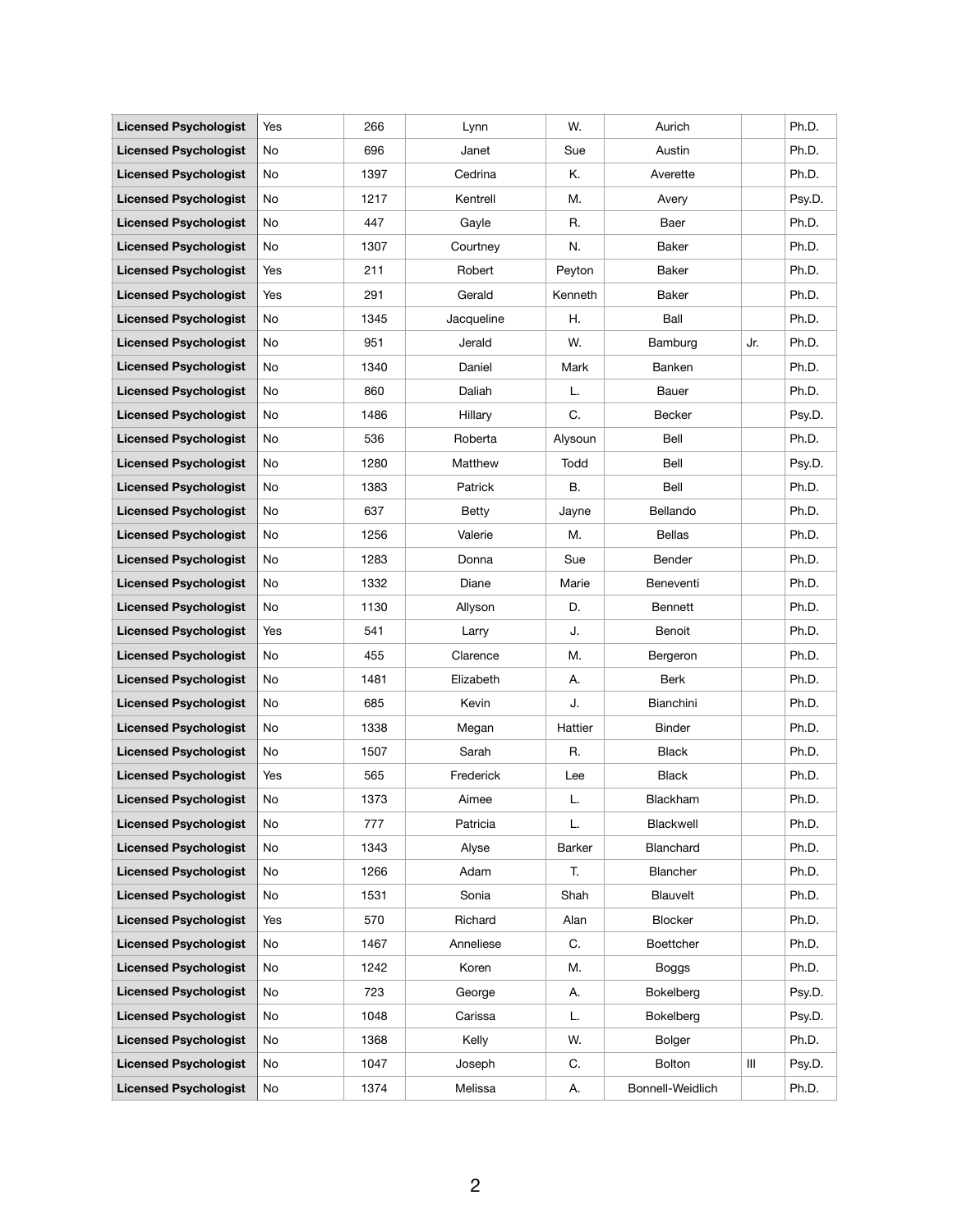| <b>Licensed Psychologist</b> | No  | 893  | Mkay      |           | Bonner              |     | Ph.D.  |
|------------------------------|-----|------|-----------|-----------|---------------------|-----|--------|
| <b>Licensed Psychologist</b> | No  | 1074 | Randee    | L.        | Booksh              |     | Ph.D.  |
| <b>Licensed Psychologist</b> | No  | 1550 | Jane      | Elizabeth | <b>Booth Lewis</b>  |     | Ph.D.  |
| <b>Licensed Psychologist</b> | No  | 1477 | Meghan    | Е.        | Borne               |     | Ph.D.  |
| <b>Licensed Psychologist</b> | No  | 1105 | Jean      | Andre     | <b>Boudreaux</b>    |     | Ph.D.  |
| <b>Licensed Psychologist</b> | No  | 1187 | Emily     | Olinde    | <b>Boudreaux</b>    |     | Ph.D.  |
| <b>Licensed Psychologist</b> | No  | 1238 | Donna     | М.        | <b>Boudreaux</b>    |     | Ph.D.  |
| <b>Licensed Psychologist</b> | Yes | 259  | Kenneth   | Ray       | <b>Bouillion</b>    |     | Ph.D.  |
| <b>Licensed Psychologist</b> | No  | 999  | Thomas    | Andrew    | <b>Bounds</b>       |     | Ph.D.  |
| <b>Licensed Psychologist</b> | No  | 915  | Amanda    | Domangue  | Bourg               |     | Ph.D.  |
| <b>Licensed Psychologist</b> | No  | 1052 | Alicia    | Α.        | Bourque             |     | Ph.D.  |
| <b>Licensed Psychologist</b> | No  | 891  | Michelle  | М.        | Boze                |     | Psy.D. |
| <b>Licensed Psychologist</b> | No  | 947  | John      | Michael   | <b>Bradley</b>      |     | Ph.D.  |
| <b>Licensed Psychologist</b> | No  | 706  | Kevin     |           | <b>Brailey</b>      |     | Ph.D.  |
| <b>Licensed Psychologist</b> | No  | 418  | Phillip   | Jerome    | Brantley            |     | Ph.D.  |
| <b>Licensed Psychologist</b> | No  | 470  | William   | Smith     | <b>Brasted</b>      |     | Ph.D.  |
| <b>Licensed Psychologist</b> | No  | 1285 | Jacquelyn | А.        | <b>Braud</b>        |     | Ph.D.  |
| <b>Licensed Psychologist</b> | No  | 590  | Lynn      | Kay       | Brayton             |     | Psy.D. |
| <b>Licensed Psychologist</b> | No  | 1358 | Ashley    | М.        | <b>Breedlove</b>    |     | Psy.D. |
| <b>Licensed Psychologist</b> | No  | 1053 | Angela    | Sue       | <b>Breidenstine</b> |     | Ph.D.  |
| <b>Licensed Psychologist</b> | No  | 1354 | Jill      | Е.        | <b>Breitbach</b>    |     | Psy.D. |
| <b>Licensed Psychologist</b> | No  | 1099 | Adrianne  | М.        | Brennan             |     | Ph.D.  |
| <b>Licensed Psychologist</b> | No  | 1544 | Edwin     | А.        | Brennan             |     | Ph.D.  |
| <b>Licensed Psychologist</b> | Yes | 460  | Μ.        | Maureen   | Brennan             |     | Ph.D.  |
| <b>Licensed Psychologist</b> | No  | 1240 | Anna      | R.        | <b>Breuer</b>       |     | Psy.D. |
| <b>Licensed Psychologist</b> | No  | 1529 | Emily     | Ε.        | <b>Brickell</b>     |     | Psy.D. |
| <b>Licensed Psychologist</b> | No  | 1036 | Sandra    | L.        | Brindamour          |     | Psy.D. |
| <b>Licensed Psychologist</b> | No  | 1391 | Kathleen  | J.        | <b>Brock</b>        |     | Ph.D.  |
| <b>Licensed Psychologist</b> | Yes | 574  | M.        | Patricia  | <b>Brockman</b>     |     | Ph.D.  |
| <b>Licensed Psychologist</b> | No  | 1497 | Megan     | Anne      | Brokenbourgh        |     | Ph.D.  |
| <b>Licensed Psychologist</b> | No  | 688  | Scott     | J.        | <b>Brothers</b>     |     | Ph.D.  |
| <b>Licensed Psychologist</b> | No  | 808  | Carmen    | D.        | Broussard           |     | Ph.D.  |
| <b>Licensed Psychologist</b> | No  | 658  | Linda     | Marie     | Brown               |     | Ph.D.  |
| <b>Licensed Psychologist</b> | No  | 1317 | Laura     | А.        | <b>Brown</b>        |     | Ph.D.  |
| <b>Licensed Psychologist</b> | No  | 1532 | Arielle   | А.        | <b>Brown</b>        |     | Ph.D.  |
| <b>Licensed Psychologist</b> | No  | 1271 | Megan     | Κ.        | Brown-Shafferman    |     | Psy.D. |
| <b>Licensed Psychologist</b> | No  | 1081 | Frances   | Anne      | Browning            |     | Psy.D. |
| <b>Licensed Psychologist</b> | No  | 882  | Herschel  | L.        | <b>Brunner</b>      |     | Psy.D. |
| <b>Licensed Psychologist</b> | No  | 981  | Carole    | Anne      | <b>Brunner</b>      |     | Psy.D. |
| <b>Licensed Psychologist</b> | No  | 1231 | Shannon   | Α.        | <b>Bruno</b>        |     | Ph.D.  |
| <b>Licensed Psychologist</b> | No  | 474  | Samuel    | Hugh      | Bryan               | Jr. | Ph.D.  |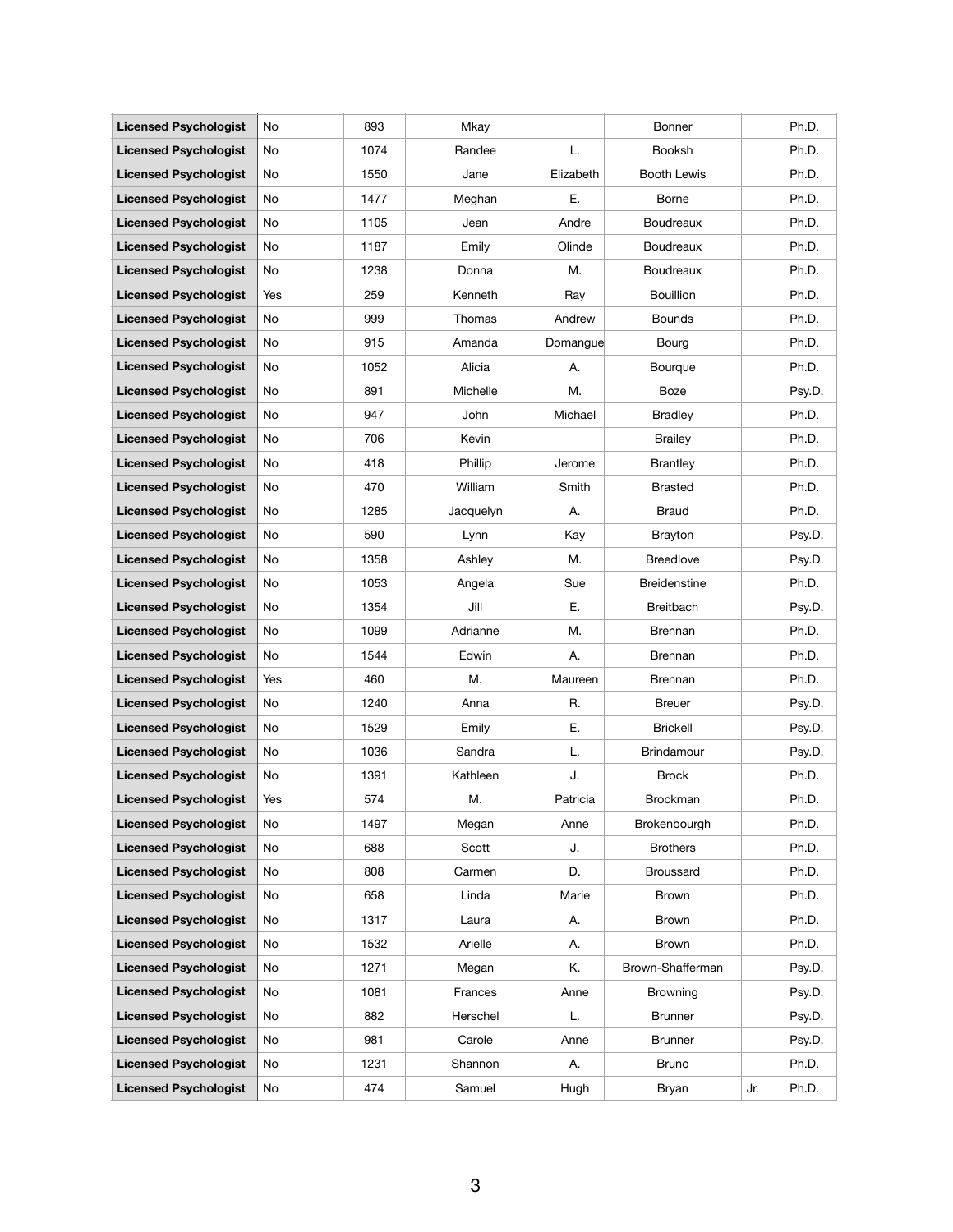| <b>Licensed Psychologist</b> | No  | 870  | Walter    | C.      | <b>Buboltz</b>  | Jr. | Ph.D.  |
|------------------------------|-----|------|-----------|---------|-----------------|-----|--------|
| <b>Licensed Psychologist</b> | No  | 1183 | Julia     | D.      | <b>Buckner</b>  |     | Ph.D.  |
| <b>Licensed Psychologist</b> | No  | 964  | Avery     | R.      | <b>Buras</b>    |     | Ph.D.  |
| <b>Licensed Psychologist</b> | No  | 1425 | Berre     | М.      | <b>Burch</b>    |     | Ph.D.  |
| <b>Licensed Psychologist</b> | No  | 421  | Charles   | R.      | <b>Burchell</b> |     | Ph.D.  |
| <b>Licensed Psychologist</b> | No  | 319  | Aden      | Andrew  | Burka           |     | Ph.D.  |
| <b>Licensed Psychologist</b> | No  | 529  | Morris    | Edwin   | <b>Burka</b>    | Ш   | Ph.D.  |
| <b>Licensed Psychologist</b> | No  | 1375 | Leo       | J.      | <b>Burke</b>    |     | Psy.D. |
| <b>Licensed Psychologist</b> | No  | 1308 | Royce     | D.      | <b>Butler</b>   |     | Psy.D. |
| <b>Licensed Psychologist</b> | Yes | 681  | Grant     | J.      | Butterbaugh     |     | Ph.D.  |
| <b>Licensed Psychologist</b> | No  | 1139 | Lyle      |         | Cadenhead       |     | Ph.D.  |
| <b>Licensed Psychologist</b> | No  | 1409 | Matthew   | R.      | Calamia         |     | Ph.D.  |
| <b>Licensed Psychologist</b> | No  | 1210 | Kristin   | L.      | Callahan        |     | Ph.D.  |
| <b>Licensed Psychologist</b> | No  | 603  | James     | Douglas | Calvert         |     | Ph.D.  |
| <b>Licensed Psychologist</b> | No  | 648  | Ronald    | D.      | Cambias         | Jr. | Psy.D. |
| <b>Licensed Psychologist</b> | No  | 773  | Maxine    | Е.      | Campbell-Flint  |     | Ph.D.  |
| <b>Licensed Psychologist</b> | Yes | 225  | Earl      | William | Capron          |     | Ph.D.  |
| <b>Licensed Psychologist</b> | No  | 515  | Vincent   | J.      | Carbone         |     | Ph.D.  |
| <b>Licensed Psychologist</b> | No  | 1371 | Elizabeth | J.      | Carey           |     | Ph.D.  |
| <b>Licensed Psychologist</b> | No  | 1405 | Tracy     | N.      | Carlson         |     | Ph.D.  |
| <b>Licensed Psychologist</b> | No  | 670  | Mark      | Steven  | Carpenter       |     | Ph.D.  |
| <b>Licensed Psychologist</b> | No  | 956  | Lori      | Angela  | Carroll         |     | Ph.D.  |
| <b>Licensed Psychologist</b> | No  | 1114 | Michele   | Neumann | Carroll         |     | Psy.D. |
| <b>Licensed Psychologist</b> | No  | 898  | Alice     | P.      | Carter          |     | Ph.D.  |
| <b>Licensed Psychologist</b> | No  | 798  | Henry     | Α.      | Cartozzo        |     | Ph.D.  |
| <b>Licensed Psychologist</b> | No  | 1199 | Alexandra | L.      | Casalino        |     | Psy.D. |
| <b>Licensed Psychologist</b> | Yes | 657  | Michael   | S.      | Catalanello     |     | Ph.D.  |
| <b>Licensed Psychologist</b> | No  | 321  | Lynette   | Smith   | Causey          |     | Ph.D.  |
| <b>Licensed Psychologist</b> | No  | 802  | Carmelita |         | Centanni        |     | Ph.D.  |
| <b>Licensed Psychologist</b> | No  | 563  | Suzanne   | А.      | Chabaud         |     | Ph.D.  |
| <b>Licensed Psychologist</b> | No  | 762  | Michael   |         | Chafetz         |     | Ph.D.  |
| <b>Licensed Psychologist</b> | No  | 797  | Lana      | Naomi   | Chambliss       |     | Ph.D.  |
| <b>Licensed Psychologist</b> | No  | 555  | Courtland | М.      | Chaney          |     | Ph.D.  |
| <b>Licensed Psychologist</b> | No  | 1205 | Robin     | А.      | Chapman         |     | Psy.D. |
| <b>Licensed Psychologist</b> | No  | 1422 | Norma     | J.      | Charles         |     | Psy.D. |
| <b>Licensed Psychologist</b> | No  | 1433 | Jessica   |         | Chavez          |     | Ph.D.  |
| <b>Licensed Psychologist</b> | No  | 1347 | Katherine |         | Chenier         |     | Ph.D.  |
| <b>Licensed Psychologist</b> | No  | 1582 | Matthew   | Ryan    | Chester         |     | Ph.D.  |
| <b>Licensed Psychologist</b> | No  | 1480 | Teresa    | М.      | Christian       |     | Psy.D. |
| <b>Licensed Psychologist</b> | No  | 1214 | Anne      | Е.      | Ciccone         |     | Psy.D. |
| <b>Licensed Psychologist</b> | No  | 866  | Megan     | Ann     | Ciota           |     | Ph.D.  |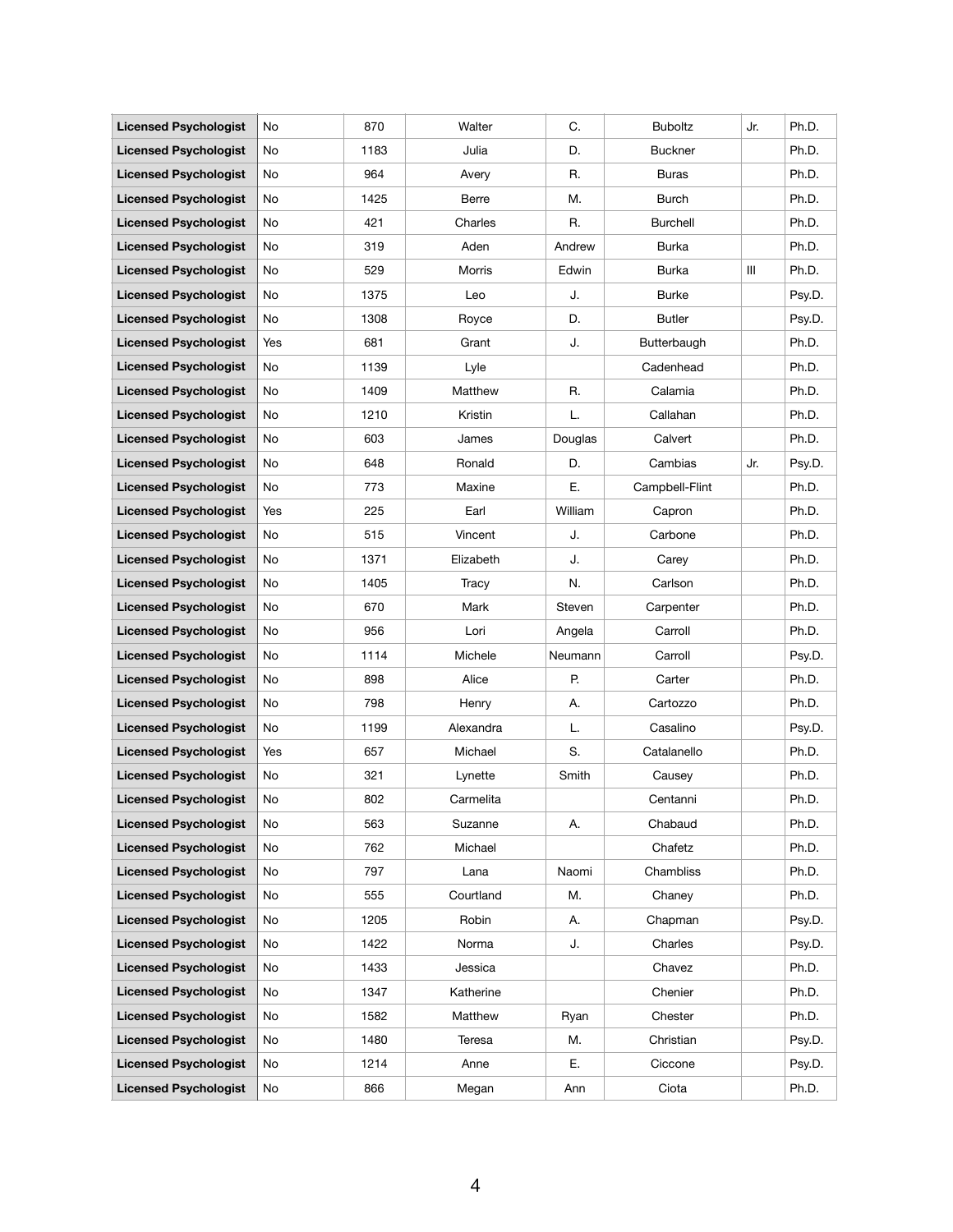| <b>Licensed Psychologist</b> | No  | 1252 | Robert   | C.            | Clanton    |     | Ph.D.  |
|------------------------------|-----|------|----------|---------------|------------|-----|--------|
| <b>Licensed Psychologist</b> | No  | 571  | Peter    | D.            | Clark      |     | Ph.D.  |
| <b>Licensed Psychologist</b> | No  | 1540 | Roger    | Galen         | Clark      |     | Psy.D. |
| <b>Licensed Psychologist</b> | No  | 1363 | Gretchen | А.            | Clum       |     | Ph.D.  |
| <b>Licensed Psychologist</b> | No  | 1033 | Alex     | S.            | Cohen      |     | Ph.D.  |
| <b>Licensed Psychologist</b> | No  | 1555 | Elie     | Natan         | Cohen      |     | Ph.D.  |
| <b>Licensed Psychologist</b> | Yes | 272  | Jean     |               | Cohen      |     | Ph.D.  |
| <b>Licensed Psychologist</b> | No  | 1538 | Danielle | М.            | Cohn       |     | Ph.D.  |
| <b>Licensed Psychologist</b> | No  | 1519 | Monique  | N.            | Coleman    |     | Psy.D. |
| <b>Licensed Psychologist</b> | No  | 1548 | Robert   | Linwood       | Collins    |     | Ph.D.  |
| <b>Licensed Psychologist</b> | Yes | 682  | Joseph   | Е.            | Comaty     |     | Ph.D.  |
| <b>Licensed Psychologist</b> | No  | 1364 | Michael  | L.            | Connor     |     | Ph.D.  |
| <b>Licensed Psychologist</b> | No  | 721  | Joseph   | Ι.            | Constans   |     | Ph.D.  |
| <b>Licensed Psychologist</b> | No  | 775  | Lisette  | Patrice       | Constantin |     | Ph.D.  |
| <b>Licensed Psychologist</b> | No  | 1355 | Callie   | J.            | Cooper     |     | Ph.D.  |
| <b>Licensed Psychologist</b> | No  | 1273 | Patricia | Edrich        | Cornelious |     | Ph.D.  |
| <b>Licensed Psychologist</b> | No  | 355  | Eileen   | Israel        | Correa     |     | Ph.D.  |
| <b>Licensed Psychologist</b> | No  | 660  | Sheila   | А.            | Corrigan   |     | Ph.D.  |
| <b>Licensed Psychologist</b> | No  | 946  | Richard  | N.            | Costa      |     | Psy.D. |
| <b>Licensed Psychologist</b> | Yes | 241  | William  | Η.            | Costelloe  |     | Ph.D.  |
| <b>Licensed Psychologist</b> | No  | 1521 | Sandra   | М.            | Coulon     |     | Ph.D.  |
| <b>Licensed Psychologist</b> | No  | 731  | W.       | Alan          | Coulter    |     | Ph.D.  |
| <b>Licensed Psychologist</b> | No  | 1261 | Julia    | <b>Becker</b> | Cretu      |     | Psy.D. |
| <b>Licensed Psychologist</b> | No  | 1296 | C.       | Christiane    | Creveling  |     | Ph.D.  |
| <b>Licensed Psychologist</b> | No  | 1580 | Emily    | Κ.            | Crochet    |     | Psy.D. |
| <b>Licensed Psychologist</b> | No  | 1123 | Leah     | J.            | Crouch     |     | Psy.D. |
| <b>Licensed Psychologist</b> | Yes | 1060 | Yolanda  | D.            | Crump      |     | Ph.D.  |
| <b>Licensed Psychologist</b> | No  | 1232 | Lisa-Ann | J.            | Cuccurullo |     | Psy.D. |
| <b>Licensed Psychologist</b> | Yes | 566  | Rita     | R.            | Culross    |     | Ph.D.  |
| <b>Licensed Psychologist</b> | No  | 680  | Lester   | Clayton       | Culver     |     | Ph.D.  |
| <b>Licensed Psychologist</b> | No  | 794  | Mark     | Douglas       | Cunningham |     | Ph.D.  |
| <b>Licensed Psychologist</b> | No  | 699  | William  | Brian         | Daigle     |     | Ph.D.  |
| <b>Licensed Psychologist</b> | No  | 795  | Saundra  | L.            | Daigle     |     | Ph.D.  |
| <b>Licensed Psychologist</b> | No  | 819  | Theresa  | Constans      | Daly       |     | Ph.D.  |
| <b>Licensed Psychologist</b> | No  | 1093 | Laurie   | Z.            | Darling    |     | Ph.D.  |
| <b>Licensed Psychologist</b> | Yes | 463  | Jorge    | Η.            | Daruna     |     | Ph.D.  |
| <b>Licensed Psychologist</b> | No  | 1140 | Geralyn  |               | Datz       |     | Ph.D.  |
| <b>Licensed Psychologist</b> | No  | 464  | М.       | Patrick       | Davenport  |     | Ph.D.  |
| <b>Licensed Psychologist</b> | No  | 1389 | Kimberly | В.            | David      |     | Ph.D.  |
| <b>Licensed Psychologist</b> | No  | 1415 | James    | Р.            | David      | Jr. | Psy.D. |
| <b>Licensed Psychologist</b> | No  | 805  | Robert   | W.            | Davis      | Jr. | Psy.D. |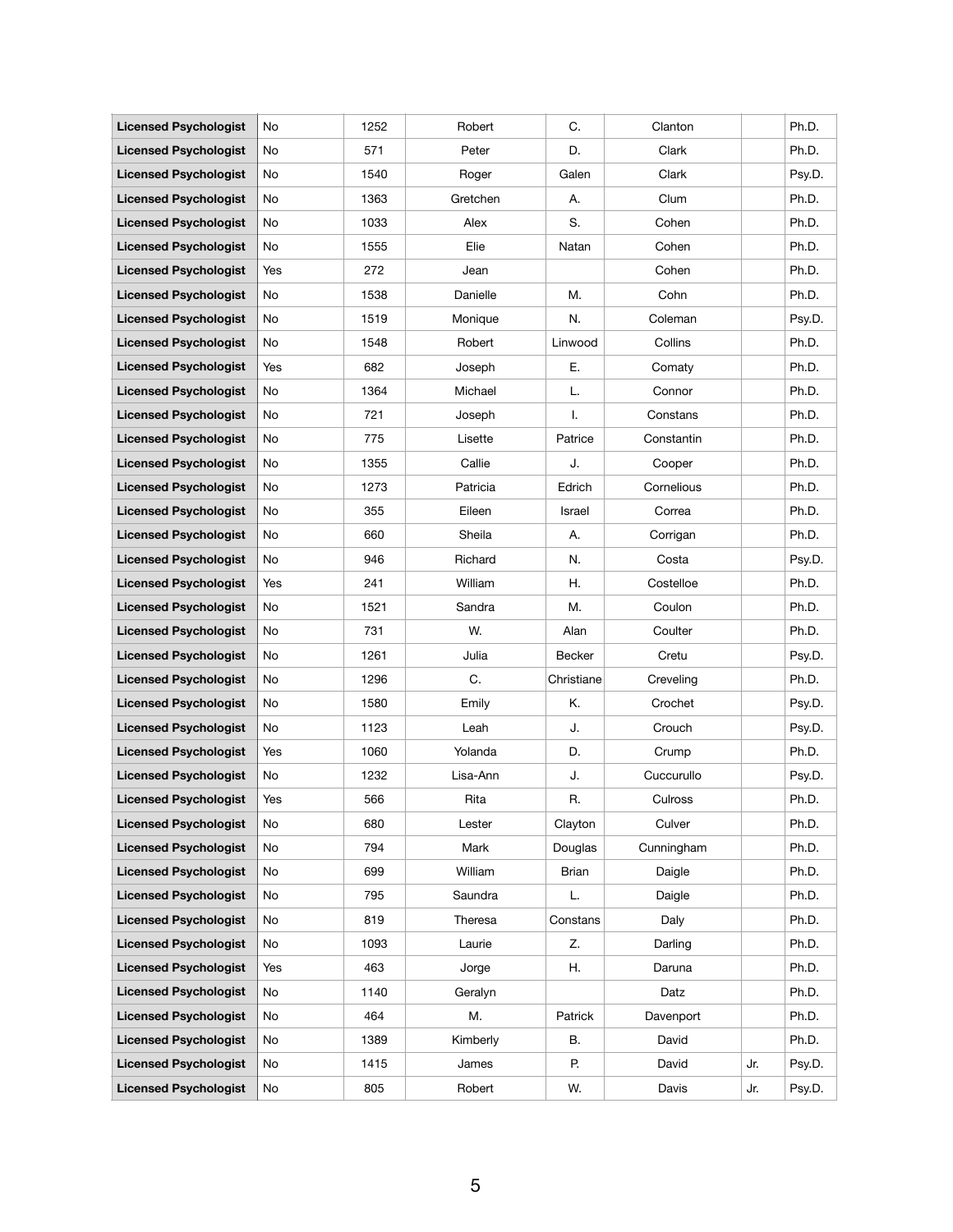| <b>Licensed Psychologist</b> | No  | 1073 | Stacy         | T.             | Davis          | Psy.D. |
|------------------------------|-----|------|---------------|----------------|----------------|--------|
| <b>Licensed Psychologist</b> | Yes | 659  | <b>Brenda</b> | L.             | Dawson         | Ph.D.  |
| <b>Licensed Psychologist</b> | No  | 1141 | Lucinda       | Lang           | DeGrange       | Ph.D.  |
| <b>Licensed Psychologist</b> | No  | 406  | Michael       | Douglas        | deMahy         | Ph.D.  |
| <b>Licensed Psychologist</b> | No  | 1112 | Sherry        | Κ.             | Desselle       | Ph.D.  |
| <b>Licensed Psychologist</b> | No  | 1010 | Rosanna       |                | <b>DiChiro</b> | Psy.D. |
| <b>Licensed Psychologist</b> | No  | 834  | Amy           | <b>Brooke</b>  | Dickson        | Psy.D. |
| <b>Licensed Psychologist</b> | No  | 386  | Lawrence      | S.             | <b>Dilks</b>   | Ph.D.  |
| <b>Licensed Psychologist</b> | No  | 1556 | Jon           | М.             | Dimond         | Ph.D.  |
| <b>Licensed Psychologist</b> | No  | 1533 | Kara          | Michelle       | Dingess        | Ph.D.  |
| <b>Licensed Psychologist</b> | No  | 1500 | Sadie         | L.             | Doll           | Psy.D. |
| <b>Licensed Psychologist</b> | No  | 675  | Julia         | P.             | Doolin         | Ph.D.  |
| <b>Licensed Psychologist</b> | No  | 178  | Penelope      | W.             | Dralle         | Ph.D.  |
| <b>Licensed Psychologist</b> | No  | 1365 | Sarah         | W.             | Drummond       | Psy.D. |
| <b>Licensed Psychologist</b> | No  | 1262 | Melissa       |                | Dufrene        | Psy.D. |
| <b>Licensed Psychologist</b> | No  | 379  | Sandra        | <b>Brignac</b> | Durdin         | Ph.D.  |
| <b>Licensed Psychologist</b> | No  | 1592 | Jeanette      | М.             | Edmonds        | Ph.D.  |
| <b>Licensed Psychologist</b> | No  | 1594 | Garet         | S.             | Edwards        | Ph.D.  |
| <b>Licensed Psychologist</b> | No  | 948  | Arian         | Sara           | Elfant         | Ph.D.  |
| <b>Licensed Psychologist</b> | No  | 1336 | Rosette       | М.             | Elghossain     | Psy.D. |
| <b>Licensed Psychologist</b> | No  | 1159 | Ernest        | C.             | Ellender       | Ph.D.  |
| <b>Licensed Psychologist</b> | No  | 1503 | Heather       | L.             | Ellingson      | Psy.D. |
| <b>Licensed Psychologist</b> | No  | 1175 | Lacey         | LeBlanc        | <b>Ellis</b>   | Ph.D.  |
| <b>Licensed Psychologist</b> | No  | 1476 | Nina          | Monique        | Ellis-Hervey   | Ph.D.  |
| <b>Licensed Psychologist</b> | No  | 1543 | Chelsea       | R.             | Ennis          | Ph.D.  |
| <b>Licensed Psychologist</b> | Yes | 564  | Patience      |                | Enyart         | Ph.D.  |
| <b>Licensed Psychologist</b> | No  | 1586 | Jason         | Todd           | Epker          | Ph.D.  |
| <b>Licensed Psychologist</b> | No  | 1482 | Frances       |                | Ernst          | Psy.D. |
| <b>Licensed Psychologist</b> | No  | 784  | Vincent       | А.             | Escandell      | Ph.D.  |
| <b>Licensed Psychologist</b> | Yes | 585  | Diane         | М.             | <b>Estes</b>   | Ph.D.  |
| <b>Licensed Psychologist</b> | No  | 1151 | Brian         | М.             | Esteve         | Ph.D.  |
| <b>Licensed Psychologist</b> | No  | 1179 | Dian          |                | Evans          | Ph.D.  |
| <b>Licensed Psychologist</b> | No  | 1450 | John          | Matthew        | Fabian         | Psy.D. |
| <b>Licensed Psychologist</b> | No  | 1079 | Serina        | Anne           | Faciane        | Ph.D.  |
| <b>Licensed Psychologist</b> | No  | 367  | Thomas        | Carl           | Fain           | Ph.D.  |
| <b>Licensed Psychologist</b> | No  | 468  | John          |                | Fanning        | Ph.D.  |
| <b>Licensed Psychologist</b> | No  | 1393 | Kristin       | Е.             | Fitch          | Ph.D.  |
| <b>Licensed Psychologist</b> | Yes | 428  | Barbara       | Jane           | Fleischer      | Ph.D.  |
| <b>Licensed Psychologist</b> | No  | 1537 | Sarah         | P.             | Fletcher       | Ph.D.  |
| <b>Licensed Psychologist</b> | No  | 265  | Richard       | Mark           | Flicker        | Ph.D.  |
| <b>Licensed Psychologist</b> | No  | 1501 | Jinaki        | F.             | Flint          | Psy.D. |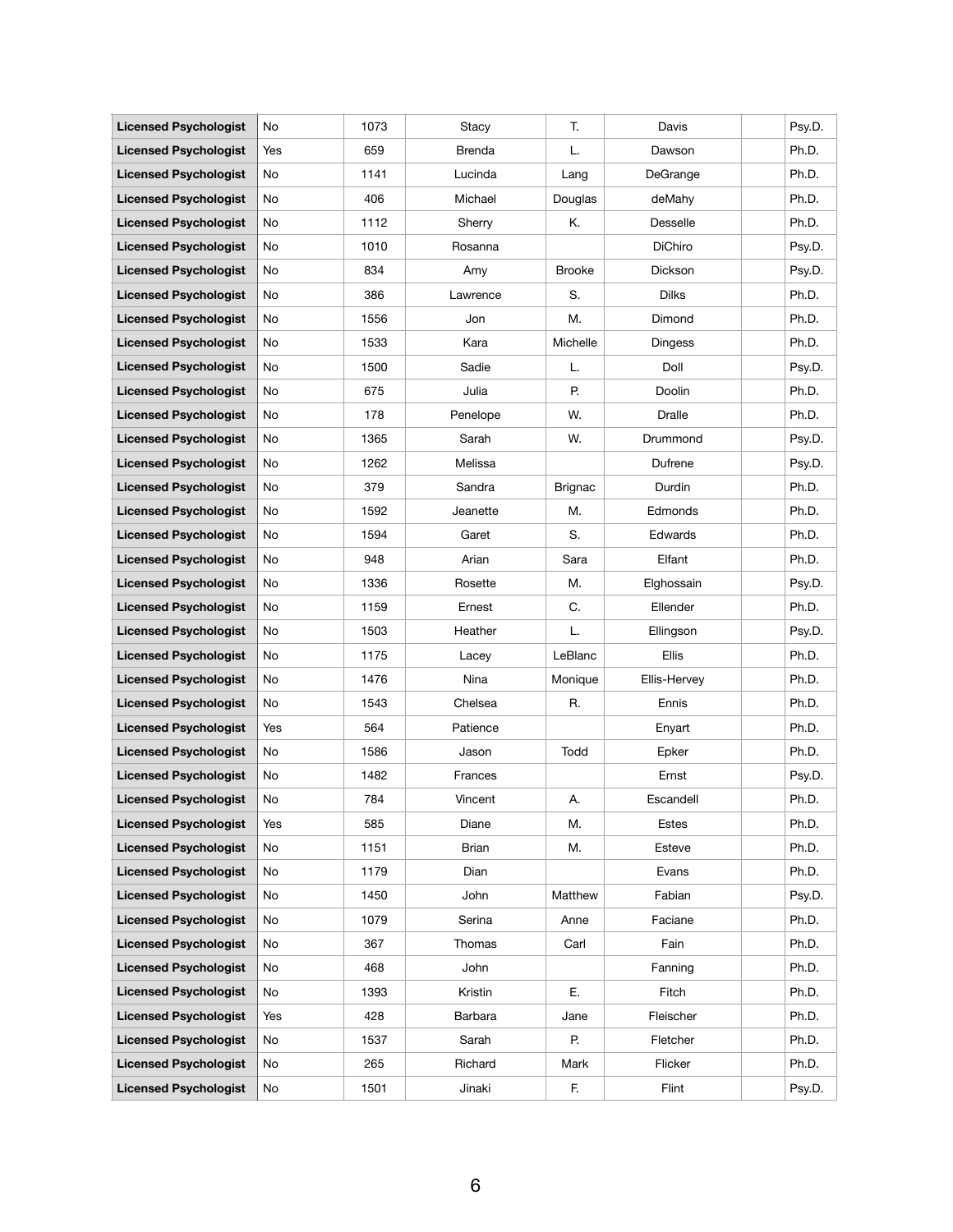| <b>Licensed Psychologist</b> | No  | 1367 | Araceli       |                 | Flores       |     | Ph.D.  |
|------------------------------|-----|------|---------------|-----------------|--------------|-----|--------|
| <b>Licensed Psychologist</b> | No  | 1541 | Suzana        | Е.              | Flores       |     | Psy.D. |
| <b>Licensed Psychologist</b> | Yes | 264  | Linda         | М.              | Floyd        |     | Ph.D.  |
| <b>Licensed Psychologist</b> | No  | 457  | Scuddy        | Francis         | Fontenelle   | Ш   | Ph.D.  |
| <b>Licensed Psychologist</b> | No  | 1489 | Sarah         | А.              | Fontenelle   |     | Ph.D.  |
| <b>Licensed Psychologist</b> | No  | 1517 | Leigh         | Ann             | Ford         |     | Ph.D.  |
| <b>Licensed Psychologist</b> | No  | 975  | Maryelizabeth |                 | Forman       |     | Ph.D.  |
| <b>Licensed Psychologist</b> | No  | 1590 | Rachel        | G.              | Foster       |     | Psy.D. |
| <b>Licensed Psychologist</b> | No  | 842  | Kelley        |                 | Francis      |     | Ph.D.  |
| <b>Licensed Psychologist</b> | No  | 923  | C             | Laurel          | Franklin     |     | Ph.D.  |
| <b>Licensed Psychologist</b> | No  | 1451 | Michael       | Jay             | Franks       | Jr. | Ph.D.  |
| <b>Licensed Psychologist</b> | No  | 823  | Diane         |                 | Franz        |     | Ph.D.  |
| <b>Licensed Psychologist</b> | No  | 880  | Brian         | Р.              | Frederick    |     | Ph.D.  |
| <b>Licensed Psychologist</b> | No  | 1388 | Richard       | I.              | Frederick    |     | Ph.D.  |
| <b>Licensed Psychologist</b> | No  | 965  | Mary          | L.              | Freeman      |     | Ph.D.  |
| <b>Licensed Psychologist</b> | No  | 1177 | Carol         | Е.              | Freeman      |     | Ph.D.  |
| <b>Licensed Psychologist</b> | No  | 966  | Fred          | Charles         | Frey         | IV  | Ph.D.  |
| <b>Licensed Psychologist</b> | No  | 838  | Paul          | J.              | Frick        |     | Ph.D.  |
| <b>Licensed Psychologist</b> | No  | 709  | Paul          | М.              | Friedberg    |     | Ph.D.  |
| <b>Licensed Psychologist</b> | No  | 786  | Naomi         | Laborde         | Friedberg    |     | Ph.D.  |
| <b>Licensed Psychologist</b> | Yes | 411  | Mark          | Daniel          | Fruge        |     | Ph.D.  |
| <b>Licensed Psychologist</b> | No  | 1046 | Gary          | Glenn           | Futch        |     | Psy.D. |
| <b>Licensed Psychologist</b> | No  | 1028 | Michael       | В.              | Gallagher    |     | Psy.D. |
| <b>Licensed Psychologist</b> | No  | 1339 | Amanda        | Elaine          | Gallagher    |     | Ph.D.  |
| <b>Licensed Psychologist</b> | No  | 1493 | Lisa          | А.              | Gallagher    |     | Psy.D. |
| <b>Licensed Psychologist</b> | No  | 1098 | Mark          | J.              | Garcia       |     | Ph.D.  |
| <b>Licensed Psychologist</b> | No  | 684  | Virginia      | Diane           | Garrett      |     | Ph.D.  |
| <b>Licensed Psychologist</b> | No  | 1012 | Susan         | Lockhart        | Gatti        |     | Ph.D.  |
| <b>Licensed Psychologist</b> | No  | 339  | Renee         | Michele         | Gaudet       |     | Ph.D.  |
| <b>Licensed Psychologist</b> | No  | 1024 | Stacey        |                 | Gengel       |     | Ph.D.  |
| <b>Licensed Psychologist</b> | No  | 1247 | Robert        | L.              | Gervey       |     | Psy.D. |
| <b>Licensed Psychologist</b> | No  | 1492 | Sean          | I.              | Gibbs        |     | Psy.D. |
| <b>Licensed Psychologist</b> | No  | 1091 | Gina          | L.              | Gibson       |     | Ph.D.  |
| <b>Licensed Psychologist</b> | No  | 1300 | James         | <b>Brickler</b> | Giddens      |     | Psy.D. |
| <b>Licensed Psychologist</b> | No  | 749  | Gail          |                 | Gillespie    |     | Ph.D.  |
| <b>Licensed Psychologist</b> | No  | 1574 | Shawn         | Р.              | Gilroy       |     | Ph.D.  |
| <b>Licensed Psychologist</b> | No  | 1579 | James         | shley Robi      | Glynn        |     | Psy.D. |
| <b>Licensed Psychologist</b> | No  | 1564 | Kate          | Е.              | Glywasky     |     | Psy.D. |
| <b>Licensed Psychologist</b> | No  | 1170 | Lou'uan       |                 | Gollop-Brown |     | Psy.D. |
| <b>Licensed Psychologist</b> | Yes | 271  | Greg          |                 | Gormanous    |     | Ph.D.  |
| <b>Licensed Psychologist</b> | No  | 522  | William       | Drew            | Gouvier      |     | Ph.D.  |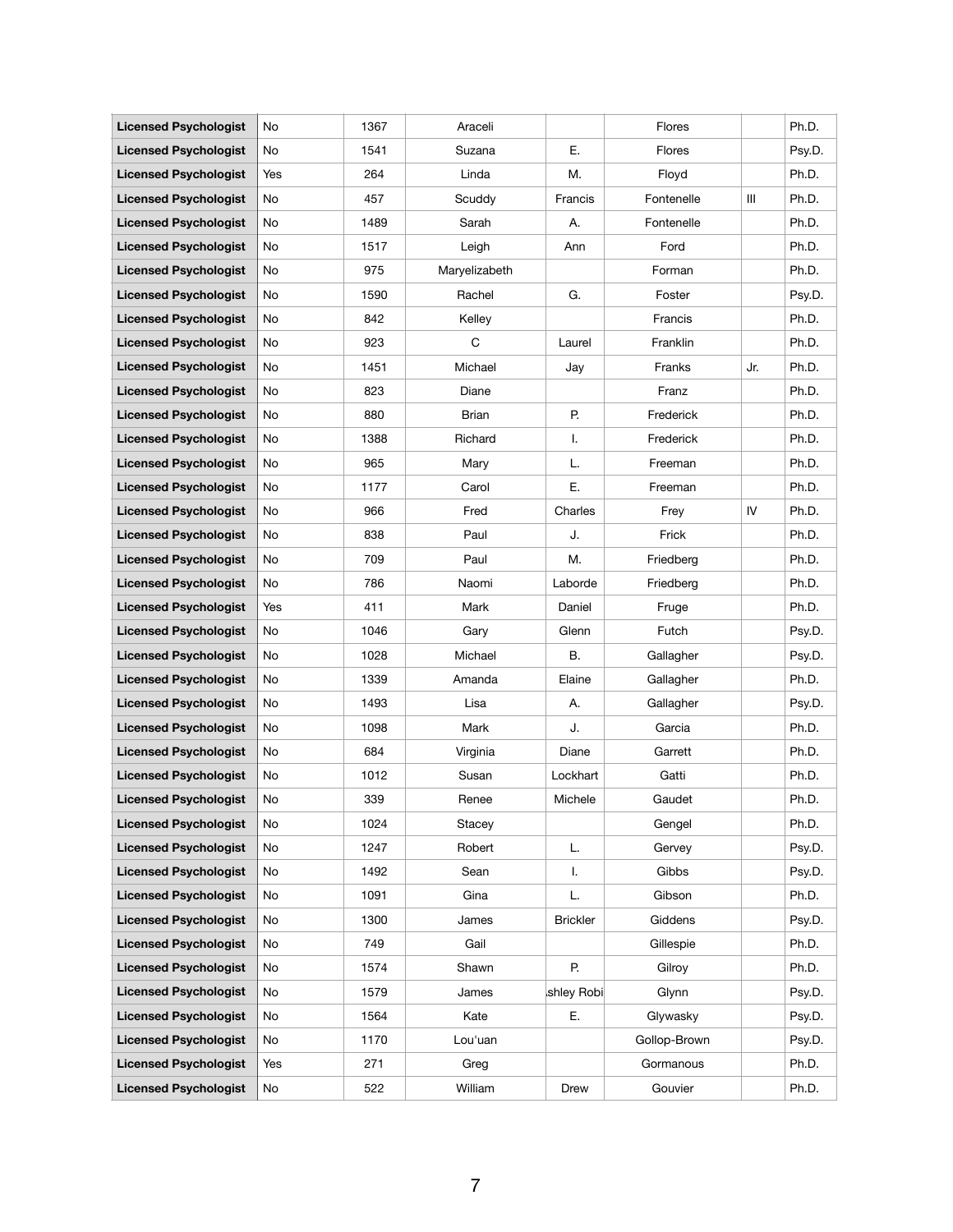| <b>Licensed Psychologist</b> | No  | 960  | Randall   | Martin      | Graf     | Ph.D.  |
|------------------------------|-----|------|-----------|-------------|----------|--------|
| <b>Licensed Psychologist</b> | No  | 1436 | Rebecca   | А.          | Graham   | Ph.D.  |
| <b>Licensed Psychologist</b> | Yes | 277  | Marina    | S.          | Granich  | Ph.D.  |
| <b>Licensed Psychologist</b> | No  | 1292 | Sarah     | Alta Olivia | Gray     | Ph.D.  |
| <b>Licensed Psychologist</b> | No  | 869  | Amy       | Elizabeth   | Greer    | Ph.D.  |
| <b>Licensed Psychologist</b> | No  | 765  | Kevin     | W.          | Greve    | Ph.D.  |
| <b>Licensed Psychologist</b> | No  | 292  | Phillip   | Talmadge    | Griffin  | Ph.D.  |
| <b>Licensed Psychologist</b> | No  | 748  | Bryan     | Joseph      | Gros     | Ph.D.  |
| <b>Licensed Psychologist</b> | No  | 1557 | Ginette   |             | Grube    | Psy.D. |
| <b>Licensed Psychologist</b> | No  | 1186 | Dana      | Betsy       | Gruber   | Ph.D.  |
| <b>Licensed Psychologist</b> | No  | 543  | Lynn      | L.          | Guidry   | Ph.D.  |
| <b>Licensed Psychologist</b> | No  | 1402 | Monica    | S.          | Guidry   | Psy.D. |
| <b>Licensed Psychologist</b> | Yes | 230  | Lawrence  | Sal         | Guidry   | Ph.D.  |
| <b>Licensed Psychologist</b> | No  | 1201 | Adam      | J.          | Guilmino | Ph.D.  |
| <b>Licensed Psychologist</b> | No  | 1595 | Courtney  | C.          | Gunn     | Ph.D.  |
| <b>Licensed Psychologist</b> | No  | 992  | Jodie     | Rabalais    | Guth     | Ph.D.  |
| <b>Licensed Psychologist</b> | No  | 928  | George    | J.          | Haag     | Psy.D. |
| <b>Licensed Psychologist</b> | No  | 441  | Margaret  | L.          | Hagan    | Ph.D.  |
| <b>Licensed Psychologist</b> | Yes | 578  | David     | Boyd        | Hale     | Ph.D.  |
| <b>Licensed Psychologist</b> | No  | 1424 | Thomas    | Matthew     | Hallinan | Ph.D.  |
| <b>Licensed Psychologist</b> | No  | 742  | Michelle  | F.          | Hamilton | Ph.D.  |
| <b>Licensed Psychologist</b> | No  | 787  | Martha    | Lyle        | Hamilton | Ph.D.  |
| <b>Licensed Psychologist</b> | No  | 849  | Shannon   | Helm        | Hanaki   | Psy.D. |
| <b>Licensed Psychologist</b> | No  | 1456 | Umieca    | N.          | Hankton  | Ph.D.  |
| <b>Licensed Psychologist</b> | No  | 714  | Catherine | Е.          | Hansen   | Ph.D.  |
| <b>Licensed Psychologist</b> | Yes | 461  | Barbara   | Marie       | Hardin   | Ph.D.  |
| <b>Licensed Psychologist</b> | No  | 1259 | Shannae   | N.          | Harness  | Ph.D.  |
| <b>Licensed Psychologist</b> | No  | 180  | Randolph  | Т.          | Harper   | Ph.D.  |
| <b>Licensed Psychologist</b> | No  | 656  | Lisa      |             | Harper   | Ph.D.  |
| <b>Licensed Psychologist</b> | No  | 1466 | Laura     | L.          | Harris   | Ph.D.  |
| <b>Licensed Psychologist</b> | No  | 469  | Murelle   | G.          | Harrison | Ph.D.  |
| <b>Licensed Psychologist</b> | No  | 531  | Linda     | J.          | Hartwell | Ph.D.  |
| <b>Licensed Psychologist</b> | No  | 707  | Margaret  | J.          | Hauck    | Ph.D.  |
| <b>Licensed Psychologist</b> | No  | 832  | Jill      | S.          | Hayes    | Ph.D.  |
| <b>Licensed Psychologist</b> | Yes | 729  | David     | N.          | Hayes    | Ph.D.  |
| <b>Licensed Psychologist</b> | No  | 1154 | Angie     | Pellegrin   | Hays     | Ph.D.  |
| <b>Licensed Psychologist</b> | No  | 1445 | Eleanore  | C.          | Heaton   | Ph.D.  |
| <b>Licensed Psychologist</b> | No  | 1089 | George    | W.          | Hebert   | Ph.D.  |
| <b>Licensed Psychologist</b> | No  | 872  | Sherryl   | Scott       | Heller   | Ph.D.  |
| <b>Licensed Psychologist</b> | No  | 594  | Marc      | P.          | Hendler  | Ph.D.  |
| <b>Licensed Psychologist</b> | No  | 1125 | Amy       | M.          | Henke    | Psy.D. |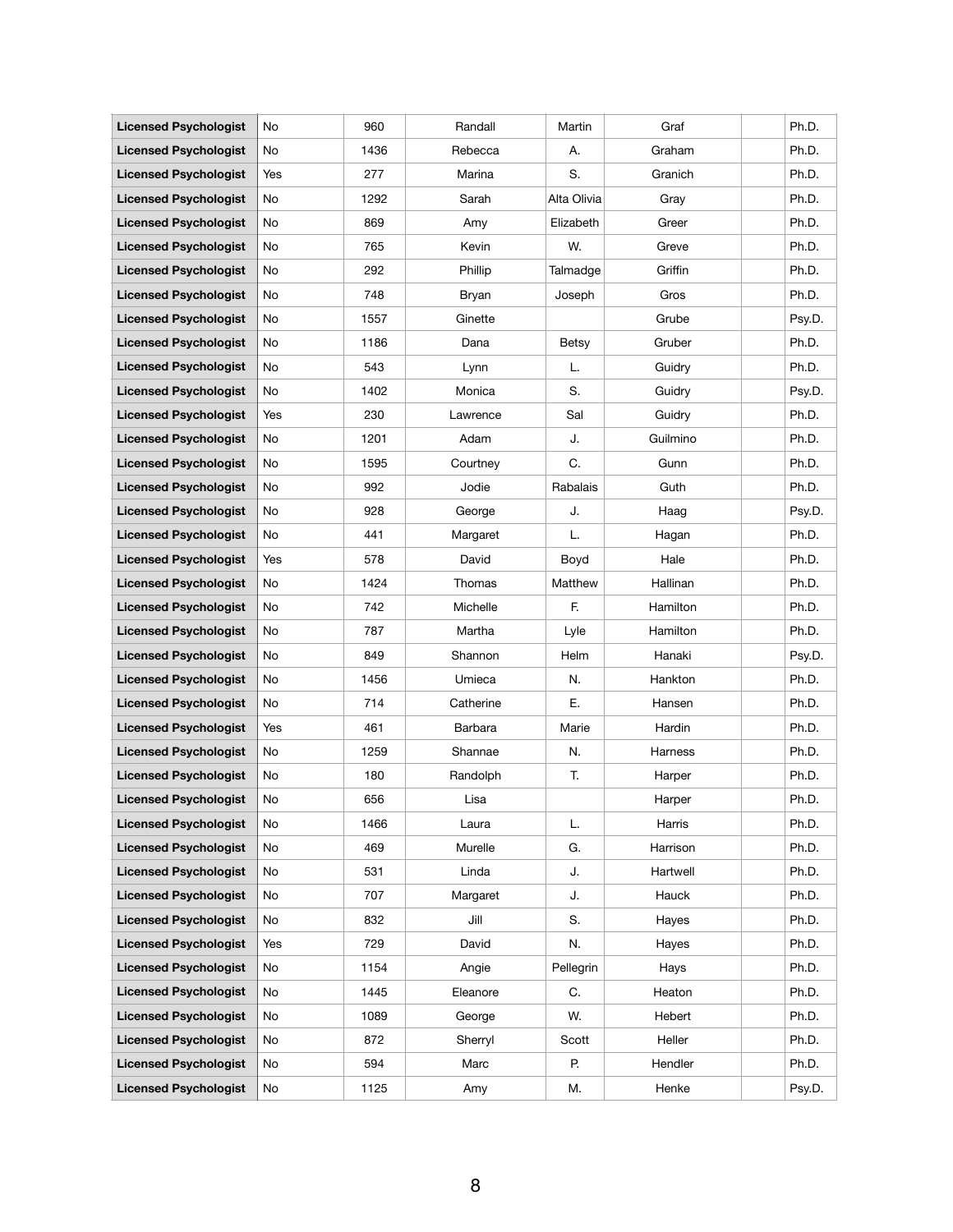| <b>Licensed Psychologist</b> | No  | 1235 | Brittany       | C.      | Hernandez   |     | Ph.D.  |
|------------------------------|-----|------|----------------|---------|-------------|-----|--------|
| <b>Licensed Psychologist</b> | No  | 1437 | James          | А.      | Hernandez   |     | Psy.D. |
| <b>Licensed Psychologist</b> | No  | 1581 | Kathrin        |         | Herzhoff    |     | Ph.D.  |
| <b>Licensed Psychologist</b> | No  | 1174 | Adam           | В.      | Hess        |     | Ph.D.  |
| <b>Licensed Psychologist</b> | No  | 1314 | Leigh          | Ann     | Hess        |     | Psy.D. |
| <b>Licensed Psychologist</b> | No  | 525  | Leslie         | C.      | Higgins     |     | Psy.D. |
| <b>Licensed Psychologist</b> | No  | 1064 | William        | R.      | Hill        |     | Psy.D. |
| <b>Licensed Psychologist</b> | No  | 1322 | Candi          | L.      | Hill        |     | Ph.D.  |
| <b>Licensed Psychologist</b> | Yes | 472  | G.             | Perry   | Hill        |     | Ph.D.  |
| <b>Licensed Psychologist</b> | No  | 1168 | Stephany       | L.      | Hillman     |     | Ph.D.  |
| <b>Licensed Psychologist</b> | No  | 293  | Chin-Chin      |         | Ho          |     | Ph.D.  |
| <b>Licensed Psychologist</b> | No  | 1475 | Michael        | Р.      | Hoerger     |     | Ph.D.  |
| <b>Licensed Psychologist</b> | No  | 1310 | Matthew        | J.      | Holcomb     |     | Ph.D.  |
| <b>Licensed Psychologist</b> | No  | 452  | Jean           | Hunter  | Hollenshead |     | Ph.D.  |
| <b>Licensed Psychologist</b> | No  | 828  | Clifford       | Alan    | Hopewell    |     | Ph.D.  |
| <b>Licensed Psychologist</b> | No  | 430  | Donald         | G.      | Hoppe       | Jr. | Psy.D. |
| <b>Licensed Psychologist</b> | No  | 423  | <b>Beverly</b> | А.      | Howze       |     | Ph.D.  |
| <b>Licensed Psychologist</b> | No  | 370  | Howard         | Hampton | Hughes      |     | Ph.D.  |
| <b>Licensed Psychologist</b> | No  | 1313 | Jennifer       | В.      | Hughes      |     | Ph.D.  |
| <b>Licensed Psychologist</b> | No  | 1392 | Linda          | М.      | Hunter      |     | Psy.D. |
| <b>Licensed Psychologist</b> | No  | 1330 | Kimberly       | S.      | Hutchinson  |     | Ph.D.  |
| <b>Licensed Psychologist</b> | No  | 1071 | Emily          | Young   | Ibert       |     | Ph.D.  |
| <b>Licensed Psychologist</b> | No  | 1417 | Uduakobong     | N.      | <b>Ikpe</b> |     | Ph.D.  |
| <b>Licensed Psychologist</b> | No  | 853  | ValaRay        | J.      | Irvin       |     | Ph.D.  |
| <b>Licensed Psychologist</b> | No  | 1554 | Jared          | I.      | Israel      |     | Ph.D.  |
| <b>Licensed Psychologist</b> | No  | 1072 | Tonya          | Sue     | Jackson     |     | Ph.D.  |
| <b>Licensed Psychologist</b> | No  | 710  | Arnold         | Hampton | James       |     | Ph.D.  |
| <b>Licensed Psychologist</b> | No  | 1290 | Joette         | Deanna  | James       |     | Ph.D.  |
| <b>Licensed Psychologist</b> | No  | 1472 | Troy           | Α.      | James       |     | Ph.D.  |
| <b>Licensed Psychologist</b> | No  | 1148 | Tiffany        | А.      | Jennings    |     | Psy.D. |
| <b>Licensed Psychologist</b> | No  | 1411 | Alta           | Grace   | Jennings    |     | Ph.D.  |
| <b>Licensed Psychologist</b> | No  | 133  | Susanne        | Maria   | Jensen      |     | Ph.D.  |
| <b>Licensed Psychologist</b> | No  | 785  | Theresa        | Diane   | Johnson     |     | Ph.D.  |
| <b>Licensed Psychologist</b> | No  | 990  | Jack           | А.      | Johnson     | Jr. | Ph.D.  |
| <b>Licensed Psychologist</b> | No  | 1043 | DeAnn          | Morris  | Johnson     |     | Ph.D.  |
| <b>Licensed Psychologist</b> | No  | 1194 | Shaunda        | P.      | Johnson     |     | Ph.D.  |
| <b>Licensed Psychologist</b> | No  | 1379 | Corinn         | N.      | Johnson     |     | Ph.D.  |
| <b>Licensed Psychologist</b> | No  | 1560 | Matthew        | C.      | Johnson     |     | Ph.D.  |
| <b>Licensed Psychologist</b> | No  | 1565 | Yelena         | Louise  | Johnson     |     | Ph.D.  |
| <b>Licensed Psychologist</b> | No  | 586  | Glenn          | Neil    | Jones       |     | Ph.D.  |
| <b>Licensed Psychologist</b> | No  | 1506 | Brittany       | Rae     | Joslyn      |     | Ph.D.  |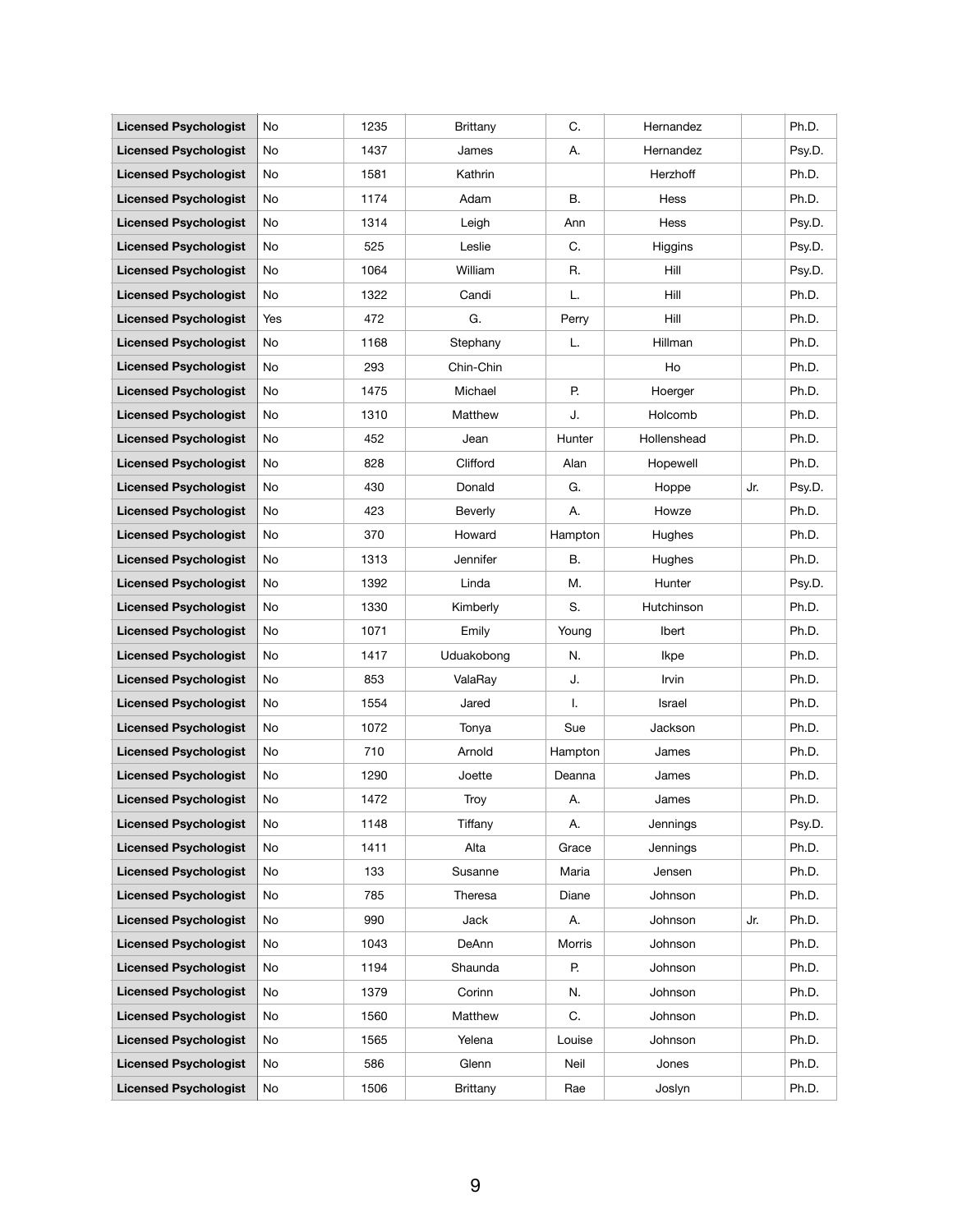| <b>Licensed Psychologist</b> | Yes | 678  | Joseph       | Κ.         | Kahler             |     | Ph.D.  |
|------------------------------|-----|------|--------------|------------|--------------------|-----|--------|
| <b>Licensed Psychologist</b> | No  | 968  | Jodi         | L.         | Kamps              |     | Ph.D.  |
| <b>Licensed Psychologist</b> | No  | 623  | Maria        | Isabel     | Kattan             |     | Ph.D.  |
| <b>Licensed Psychologist</b> | No  | 242  | Harold       |            | Katz               |     | Ph.D.  |
| <b>Licensed Psychologist</b> | No  | 519  | Mary         | L.         | Kelley             |     | Ph.D.  |
| <b>Licensed Psychologist</b> | No  | 1441 | Anna         | C.         | Kelley             |     | Psy.D. |
| <b>Licensed Psychologist</b> | No  | 851  | Brandi       | Braud      | Kelly              |     | Ph.D.  |
| <b>Licensed Psychologist</b> | No  | 1080 | Angela       | Walter     | Keyes              |     | Ph.D.  |
| <b>Licensed Psychologist</b> | Yes | 542  | David        | Warren     | Kidder             |     | Ph.D.  |
| <b>Licensed Psychologist</b> | No  | 1464 | Chelsi       |            | King               |     | Ph.D.  |
| <b>Licensed Psychologist</b> | No  | 1193 | Catherine    | В.         | Kiracofe           |     | Psy.D. |
| <b>Licensed Psychologist</b> | No  | 444  | Kathryn      | А.         | Kirkhart           |     | Ph.D.  |
| <b>Licensed Psychologist</b> | No  | 587  | Janis        |            | Kirsch-Rosenkrantz |     | Ph.D.  |
| <b>Licensed Psychologist</b> | No  | 1206 | <b>Bobby</b> | Ε.         | Kizer              |     | Ph.D.  |
| <b>Licensed Psychologist</b> | Yes | 253  | Alan         | James      | Klein              |     | Ph.D.  |
| <b>Licensed Psychologist</b> | No  | 1281 | L.           | Suzanne C. | Klenck             |     | Ph.D.  |
| <b>Licensed Psychologist</b> | No  | 1169 | Lee          | Β.         | Kneipp             |     | Ph.D.  |
| <b>Licensed Psychologist</b> | No  | 526  | Jeffrey      | А.         | Knight             |     | Ph.D.  |
| <b>Licensed Psychologist</b> | No  | 769  | Cheryl       | L.         | Knight             |     | Ph.D.  |
| <b>Licensed Psychologist</b> | No  | 1212 | Caroline     | В.         | Knight             |     | Ph.D.  |
| <b>Licensed Psychologist</b> | No  | 996  | Joy          | R.         | Kohlmaier          |     | Ph.D.  |
| <b>Licensed Psychologist</b> | No  | 1083 | Robert       | Leslie     | Krenek             | Jr. | Ph.D.  |
| <b>Licensed Psychologist</b> | No  | 877  | John         | Κ.         | Kreymer            |     | Psy.D. |
| <b>Licensed Psychologist</b> | No  | 513  | Carlos       | V.         | Kronberger         |     | Ph.D.  |
| <b>Licensed Psychologist</b> | No  | 971  | Mindy        | Е.         | Kronenberg         |     | Ph.D.  |
| <b>Licensed Psychologist</b> | No  | 523  | Seth         |            | Kunen              |     | Ph.D.  |
| <b>Licensed Psychologist</b> | No  | 1398 | Melissa      | М.         | Kunimatsu          |     | Ph.D.  |
| <b>Licensed Psychologist</b> | No  | 477  | Laura        |            | L'Herisson         |     | Ph.D.  |
| <b>Licensed Psychologist</b> | No  | 1249 | Dana         | В.         | Labat              |     | Ph.D.  |
| <b>Licensed Psychologist</b> | No  | 1006 | Wendi        | Leigh      | LaBorde            |     | Ph.D.  |
| <b>Licensed Psychologist</b> | No  | 353  | Henry        | Jay        | Lagarde            |     | Ph.D.  |
| <b>Licensed Psychologist</b> | No  | 1561 | Sean         | А.         | Lajaunie           |     | Ph.D.  |
| <b>Licensed Psychologist</b> | No  | 991  | Joseph       | Anthony    | LaManna            |     | Ed.D.  |
| <b>Licensed Psychologist</b> | No  | 1117 | Jesse        | D.         | Lambert            |     | Psy.D. |
| <b>Licensed Psychologist</b> | No  | 1227 | Sasha        | J.         | Lambert            |     | Ph.D.  |
| <b>Licensed Psychologist</b> | No  | 1474 | Emily        |            | Lambert            |     | Ph.D.  |
| <b>Licensed Psychologist</b> | No  | 988  | Nicole       | F.         | Lanclos            |     | Ph.D.  |
| <b>Licensed Psychologist</b> | No  | 1065 | Jamie        | C.         | Landry             |     | Ph.D.  |
| <b>Licensed Psychologist</b> | No  | 1224 | David        | N.         | Landry             |     | Ph.D.  |
| <b>Licensed Psychologist</b> | No  | 1287 | Andrea       | M.         | LaPlante           |     | Psy.D. |
| <b>Licensed Psychologist</b> | No  | 1377 | Genevieve    | Elise      | Lapre              |     | Ph.D.  |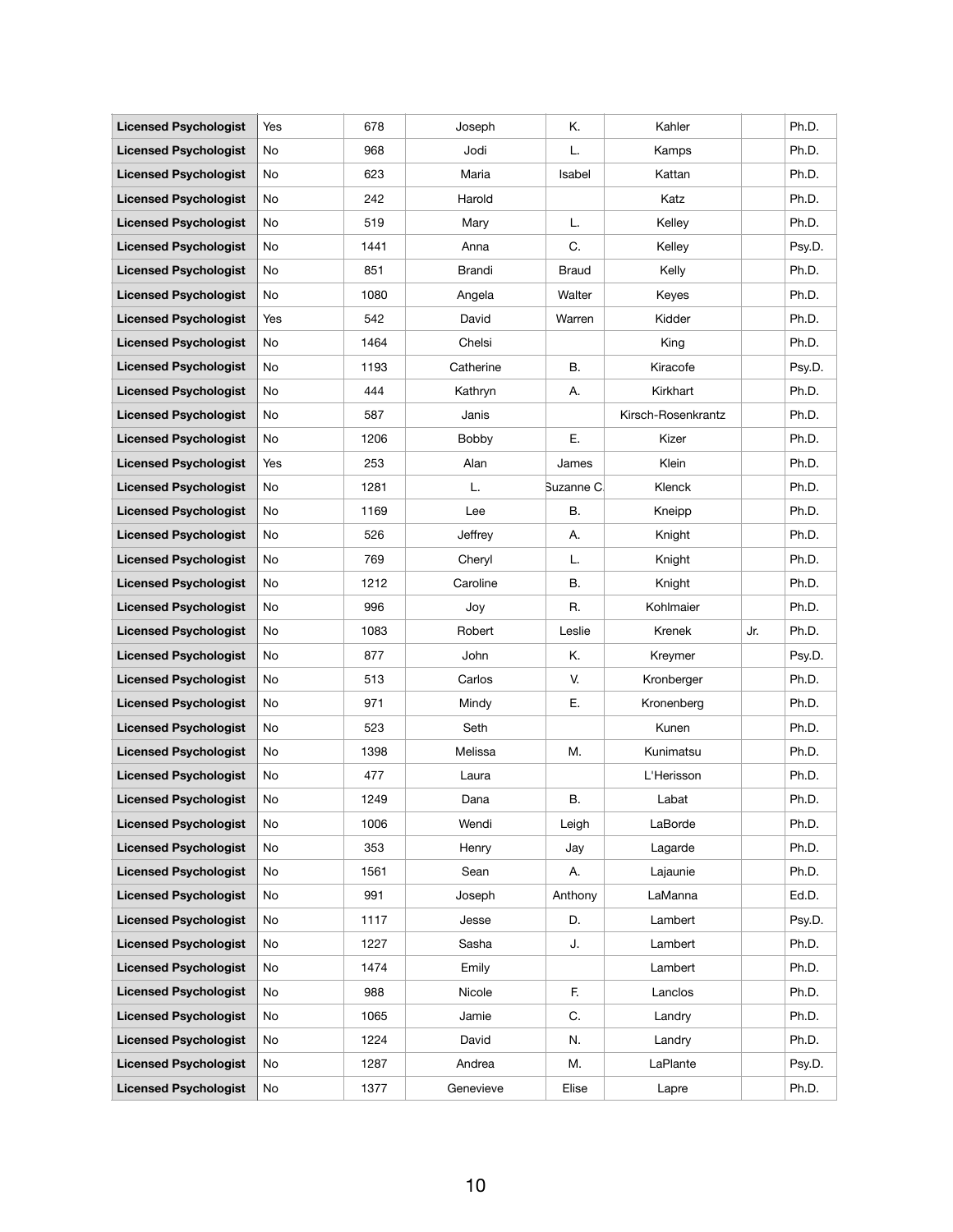| <b>Licensed Psychologist</b> | No  | 1523 | Catherine   | Rose      | Lark          |     | Ph.D.  |
|------------------------------|-----|------|-------------|-----------|---------------|-----|--------|
| <b>Licensed Psychologist</b> | No  | 1491 | Heather     | Henderson | Larrazolo     |     | Ph.D.  |
| <b>Licensed Psychologist</b> | No  | 671  | Julie       | Ann       | Larrieu       |     | Ph.D.  |
| <b>Licensed Psychologist</b> | No  | 820  | Michele     | McCarthy  | Larzelere     |     | Ph.D.  |
| <b>Licensed Psychologist</b> | No  | 1225 | Nicole      | Trosclair | Lasserre      |     | Ph.D.  |
| <b>Licensed Psychologist</b> | No  | 1267 | Sara        | Kathryn   | Lawing        |     | Ph.D.  |
| <b>Licensed Psychologist</b> | No  | 1147 | Jeffrey     | S.        | Lawley        |     | Ph.D.  |
| <b>Licensed Psychologist</b> | No  | 1030 | Melinda     | Η.        | Le            |     | Ph.D.  |
| <b>Licensed Psychologist</b> | No  | 653  | Georganna   |           | Leavesley     |     | Ph.D.  |
| <b>Licensed Psychologist</b> | No  | 1051 | Monique     | М.        | LeBlanc       |     | Ph.D.  |
| <b>Licensed Psychologist</b> | Yes | 479  | Christopher | S.        | LeBlanc       |     | Ph.D.  |
| <b>Licensed Psychologist</b> | No  | 365  | Lyle        | Lanning   | LeCorgne      |     | Ph.D.  |
| <b>Licensed Psychologist</b> | No  | 439  | Randall     | L.        | Lemoine       |     | Ph.D.  |
| <b>Licensed Psychologist</b> | No  | 746  | Staci       | Guidry    | Lenox         |     | Ph.D.  |
| <b>Licensed Psychologist</b> | No  | 1423 | Christoph   |           | Leonhard      |     | Ph.D.  |
| <b>Licensed Psychologist</b> | No  | 1195 | Courtney    | Α.        | Lewis         |     | Ph.D.  |
| <b>Licensed Psychologist</b> | No  | 1440 | Kimberly    | М.        | Lewis         |     | Ph.D.  |
| <b>Licensed Psychologist</b> | No  | 1385 | Tracy       | А.        | Lewis-Todd    |     | Psy.D. |
| <b>Licensed Psychologist</b> | No  | 818  | Cynthia     | Ross      | Lindsey       |     | Psy.D. |
| <b>Licensed Psychologist</b> | No  | 420  | Thomas      | J.        | Lipscomb      |     | Ph.D.  |
| <b>Licensed Psychologist</b> | No  | 1202 | Ariel       | Moss      | Lloyd         |     | Ph.D.  |
| <b>Licensed Psychologist</b> | No  | 1323 | Michael     | T.        | Lobrano       |     | Ph.D.  |
| <b>Licensed Psychologist</b> | No  | 1291 | Anna        | C.J.      | Long          |     | Ph.D.  |
| <b>Licensed Psychologist</b> | No  | 1274 | Jennifer    | Koenig    | Longwell      |     | Ph.D.  |
| <b>Licensed Psychologist</b> | Yes | 299  | Daniel      | John      | Lonowski      |     | Ph.D.  |
| <b>Licensed Psychologist</b> | No  | 1410 | Joshua      | Α.        | Looser        |     | Ph.D.  |
| <b>Licensed Psychologist</b> | No  | 1084 | Julia       | D.        | Lott          |     | Ph.D.  |
| <b>Licensed Psychologist</b> | No  | 1328 | Santino     | V.        | LoVullo       |     | Ph.D.  |
| <b>Licensed Psychologist</b> | No  | 979  | Kristen     | А.        | Luscher       |     | Ph.D.  |
| <b>Licensed Psychologist</b> | No  | 1566 | Sonya       | Harsha    | Lydick        |     | Psy.D. |
| <b>Licensed Psychologist</b> | No  | 1442 | Emily       | A.M.      | MacDougall    |     | Ph.D.  |
| <b>Licensed Psychologist</b> | No  | 829  | Catherine   | М.        | Macgregor     |     | Ph.D.  |
| <b>Licensed Psychologist</b> | No  | 727  | John        | W.        | Magee         | Jr. | Ph.D.  |
| <b>Licensed Psychologist</b> | No  | 1431 | Andrew      | Κ.        | Magers        |     | Psy.D. |
| <b>Licensed Psychologist</b> | Yes | 720  | Mary        | M.        | Malik         |     | Ph.D.  |
| <b>Licensed Psychologist</b> | No  | 932  | Rebecca     | L.        | Mandal-Blasio |     | Ph.D.  |
| <b>Licensed Psychologist</b> | No  | 930  | Gina        | М.        | Manguno-Mire  |     | Ph.D.  |
| <b>Licensed Psychologist</b> | No  | 622  | Gloria      | Κ.        | Manucia       |     | Ph.D.  |
| <b>Licensed Psychologist</b> | No  | 1215 | Janice      | C.        | Marceaux      |     | Ph.D.  |
| <b>Licensed Psychologist</b> | No  | 1416 | Laura       | M.        | Marques       |     | Ph.D.  |
| <b>Licensed Psychologist</b> | No  | 1133 | Michelle    | М.        | Martel        |     | Ph.D.  |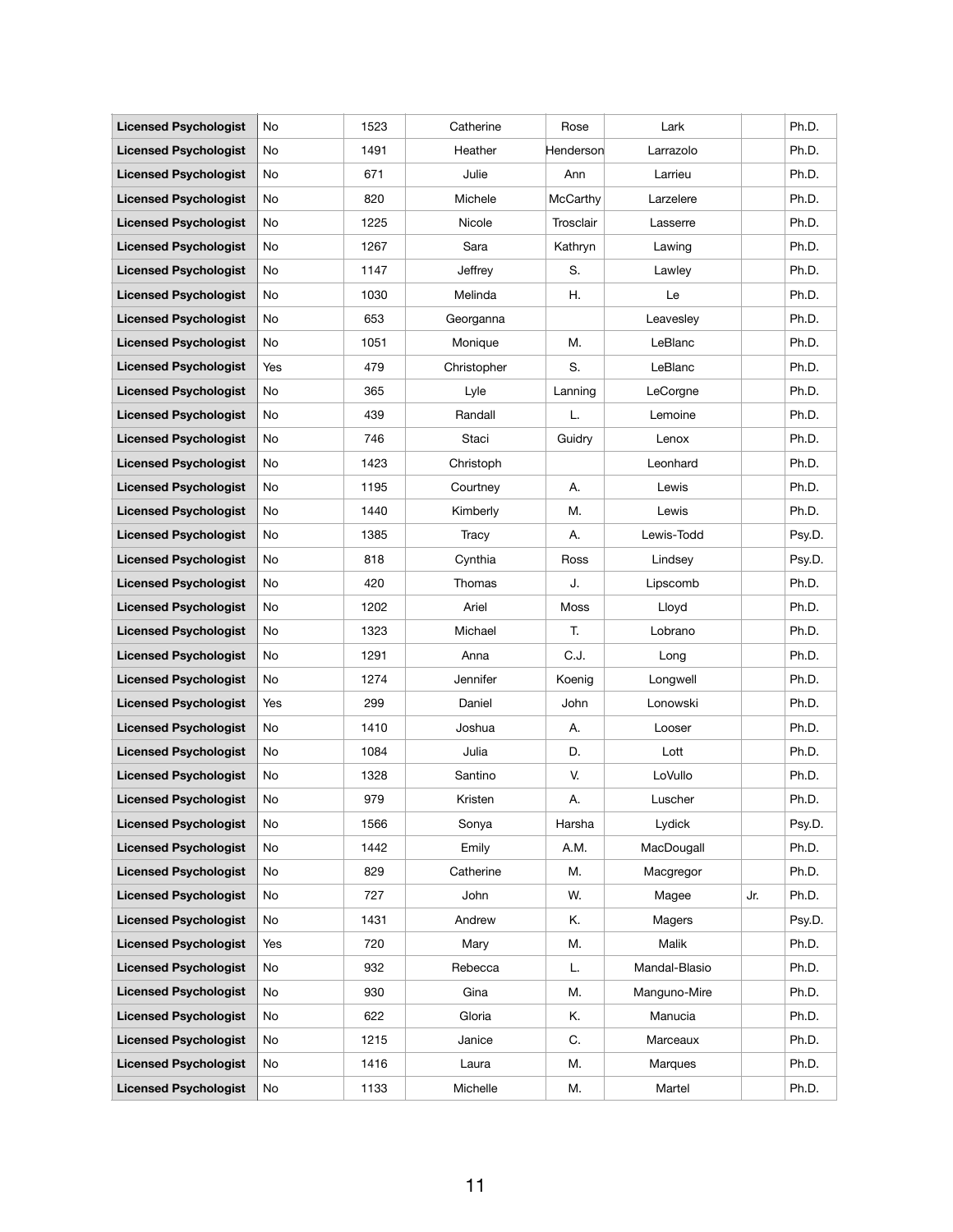| <b>Licensed Psychologist</b> | No  | 942  | Corby     | Kyle       | Martin         | Ph.D.  |
|------------------------------|-----|------|-----------|------------|----------------|--------|
| <b>Licensed Psychologist</b> | No  | 1269 | Gilbert   |            | Martinez       | Ph.D.  |
| <b>Licensed Psychologist</b> | No  | 1351 | Troy      | Charles    | Martinez       | Psy.D. |
| <b>Licensed Psychologist</b> | No  | 1103 | Monique   | Maria      | Matherne       | Ph.D.  |
| <b>Licensed Psychologist</b> | No  | 517  | Johnny    | L.         | Matson         | Ph.D.  |
| <b>Licensed Psychologist</b> | No  | 485  | Lee       | Harris     | Matthews       | Ph.D.  |
| <b>Licensed Psychologist</b> | No  | 1458 | Janina    | N.         | Mayeux         | Ph.D.  |
| <b>Licensed Psychologist</b> | No  | 1446 | James     | L.         | McAbee         | Ph.D.  |
| <b>Licensed Psychologist</b> | No  | 772  | Alyson    | Powell     | McCain         | Ph.D.  |
| <b>Licensed Psychologist</b> | No  | 1324 | Jennifer  | C.         | McCarroll      | Ph.D.  |
| <b>Licensed Psychologist</b> | No  | 1163 | Tiffany   | Jenkins    | McCaughey      | Ph.D.  |
| <b>Licensed Psychologist</b> | No  | 809  | William   | G.         | McCown         | Ph.D.  |
| <b>Licensed Psychologist</b> | No  | 1019 | Joslyn    | Mason      | McCoy          | Ph.D.  |
| <b>Licensed Psychologist</b> | No  | 591  | Barbara   |            | McDermott      | Ph.D.  |
| <b>Licensed Psychologist</b> | No  | 1237 | William   | Vincent    | McDermott      | Ph.D.  |
| <b>Licensed Psychologist</b> | No  | 778  | Melanie   | L.         | McGrath        | Ph.D.  |
| <b>Licensed Psychologist</b> | No  | 1460 | Elise     | C.         | McIver         | Ph.D.  |
| <b>Licensed Psychologist</b> | No  | 1394 | Eliza     | S.         | McManus        | Ph.D.  |
| <b>Licensed Psychologist</b> | No  | 1023 | Scott     | D.         | Meche          | Ph.D.  |
| <b>Licensed Psychologist</b> | No  | 1455 | Wendy     | F.         | Melancon       | Psy.D. |
| <b>Licensed Psychologist</b> | Yes | 506  | Marilyn   | Allen      | Mendoza        | Ph.D.  |
| <b>Licensed Psychologist</b> | No  | 1228 | Keri      | F.         | Menesses       | Ph.D.  |
| <b>Licensed Psychologist</b> | No  | 725  | Ann       | Pittman    | Menou          | Ph.D.  |
| <b>Licensed Psychologist</b> | No  | 1329 | Amy       | Е.         | Meredith       | Psy.D. |
| <b>Licensed Psychologist</b> | No  | 1591 | John      | D.         | Meteer         | Ph.D.  |
| <b>Licensed Psychologist</b> | No  | 1341 | Erica     | Р.         | Meyers         | Ph.D.  |
| <b>Licensed Psychologist</b> | No  | 1251 | Melissa   | Α.         | Middleton      | Ph.D.  |
| <b>Licensed Psychologist</b> | No  | 1419 | Amy       | J.         | Mikolajewski   | Ph.D.  |
| <b>Licensed Psychologist</b> | No  | 1309 | Leila     | М.         | Miller         | Ph.D.  |
| <b>Licensed Psychologist</b> | No  | 1432 | Sarah     | J.         | Miller         | Ph.D.  |
| <b>Licensed Psychologist</b> | No  | 1452 | Κ.        | Leigh      | Miller         | Psy.D. |
| <b>Licensed Psychologist</b> | No  | 1553 | I. Shujaa | Keino      | Miller         | Ph.D.  |
| <b>Licensed Psychologist</b> | No  | 1498 | Clifton   | S.         | Mixon          | Ph.D.  |
| <b>Licensed Psychologist</b> | No  | 1294 | Brian     | Μ.         | Mizuki         | Psy.D. |
| <b>Licensed Psychologist</b> | No  | 1572 | Krishnan  | Raj        | Mohandie       | Ph.D.  |
| <b>Licensed Psychologist</b> | No  | 756  | Daniel    | L.         | Moore          | Ph.D.  |
| <b>Licensed Psychologist</b> | No  | 1155 | Michelle  | Bacon      | Moore          | Psy.D. |
| <b>Licensed Psychologist</b> | No  | 1034 | Barbara   | G.         | Moorehead      | Psy.D. |
| <b>Licensed Psychologist</b> | No  | 1255 | Ann       | Crapanzand | Mora           | Ph.D.  |
| <b>Licensed Psychologist</b> | No  | 847  | Cynthia   | Р.         | Morgan-D'Atrio | Ph.D.  |
| <b>Licensed Psychologist</b> | No  | 387  | David     | M.         | Morris         | Ph.D.  |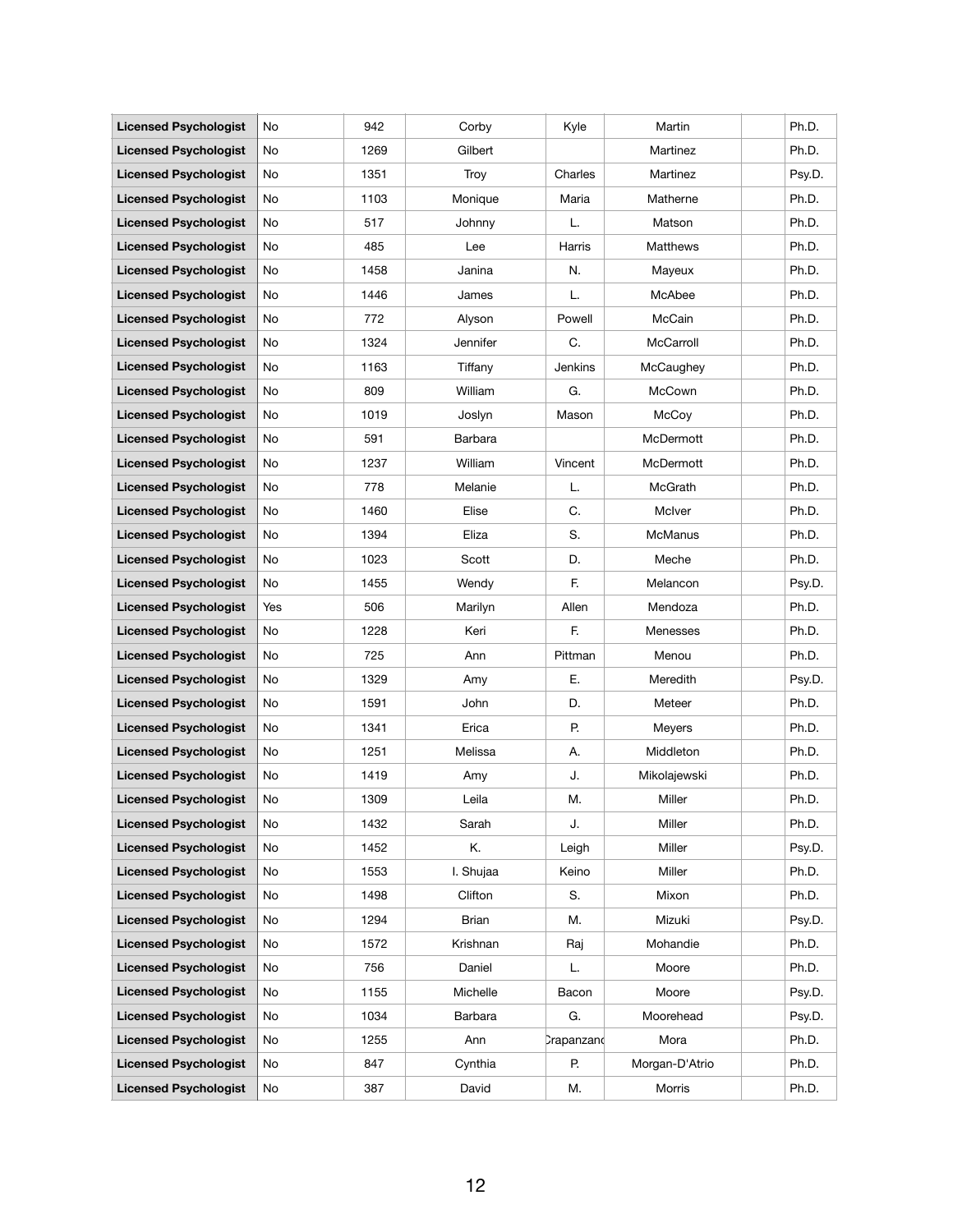| <b>Licensed Psychologist</b> | No  | 1426 | James         | J.        | Morris        |     | Ph.D.  |
|------------------------------|-----|------|---------------|-----------|---------------|-----|--------|
| <b>Licensed Psychologist</b> | No  | 1113 | Jane          | F.        | Morton        |     | Ph.D.  |
| <b>Licensed Psychologist</b> | No  | 1213 | Amy           | C.        | Morvant       |     | Ph.D.  |
| <b>Licensed Psychologist</b> | No  | 1508 | Claudia       |           | Mosier        |     | Psy.D. |
| <b>Licensed Psychologist</b> | No  | 952  | Sheree        | Lynn      | Moskow        |     | Psy.D. |
| <b>Licensed Psychologist</b> | No  | 673  | Paula         | Yvette    | Mouton-Simien |     | Ph.D.  |
| <b>Licensed Psychologist</b> | Yes | 521  | Mary          | T.        | Munger        |     | Ph.D.  |
| <b>Licensed Psychologist</b> | No  | 1042 | Devi          |           | Murphy        |     | Ph.D.  |
| <b>Licensed Psychologist</b> | Yes | 507  | Brian         | Graham    | Murphy        |     | Ph.D.  |
| <b>Licensed Psychologist</b> | No  | 1236 | Marsheena     | S.        | Murray        |     | Ph.D.  |
| <b>Licensed Psychologist</b> | No  | 1510 | Tracey        | N.        | Murry         |     | Ph.D.  |
| <b>Licensed Psychologist</b> | No  | 1311 | Mandi         | W.        | Musso         |     | Ph.D.  |
| <b>Licensed Psychologist</b> | No  | 1197 | Valerie       | Η.        | <b>Myers</b>  |     | Ph.D.  |
| <b>Licensed Psychologist</b> | No  | 1490 | <b>Billie</b> | Clare     | <b>Myers</b>  |     | Ph.D.  |
| <b>Licensed Psychologist</b> | No  | 1268 | Daniene       | L.        | Neal          |     | Ph.D.  |
| <b>Licensed Psychologist</b> | Yes | 448  | Julie         | В.        | Nelson        |     | Ph.D.  |
| <b>Licensed Psychologist</b> | No  | 237  | Darlyne       | G.        | Nemeth        |     | Ph.D.  |
| <b>Licensed Psychologist</b> | No  | 1044 | Denise        | L.        | Newman        |     | Ph.D.  |
| <b>Licensed Psychologist</b> | No  | 1483 | Danielle      | N.        | Newman        |     | Ph.D.  |
| <b>Licensed Psychologist</b> | No  | 1062 | Joy           | Gardner   | Nichols       |     | Ph.D.  |
| <b>Licensed Psychologist</b> | No  | 1335 | Laura         | А.        | Niditch       |     | Ph.D.  |
| <b>Licensed Psychologist</b> | No  | 1063 | Michelle      | L.        | Niemeier      |     | Ph.D.  |
| <b>Licensed Psychologist</b> | No  | 1526 | Nanci         | R.        | <b>Nilles</b> |     | Psy.D. |
| <b>Licensed Psychologist</b> | No  | 1496 | Franziska     |           | NoackLeSage   |     | Ph.D.  |
| <b>Licensed Psychologist</b> | No  | 902  | George        | Harvey    | Noell         |     | Ph.D.  |
| <b>Licensed Psychologist</b> | No  | 1153 | Amanda        | М.        | Norris        |     | Ph.D.  |
| <b>Licensed Psychologist</b> | No  | 1077 | Patrick       | М.        | O'Callaghan   |     | Ph.D.  |
| <b>Licensed Psychologist</b> | No  | 1115 | Leslie        | А.        | O'Malley      |     | Psy.D. |
| <b>Licensed Psychologist</b> | No  | 1462 | Traci         | W.        | Olivier       |     | Psy.D. |
| <b>Licensed Psychologist</b> | No  | 625  | Laurie        | Heffernan | Olson         |     | Ph.D.  |
| <b>Licensed Psychologist</b> | No  | 538  | Joy           | Doniger   | Osofsky       |     | Ph.D.  |
| <b>Licensed Psychologist</b> | No  | 1370 | John          | Η.        | Otzenberger   |     | Psy.D. |
| <b>Licensed Psychologist</b> | No  | 770  | Stacy         |           | Overstreet    |     | Ph.D.  |
| <b>Licensed Psychologist</b> | No  | 814  | Eileen        | М.        | Palace        |     | Ph.D.  |
| <b>Licensed Psychologist</b> | No  | 1216 | Deborah       | А.        | Palmer        |     | Ph.D.  |
| <b>Licensed Psychologist</b> | No  | 1428 | Allison       | Κ.        | Palmisano     |     | Psy.D. |
| <b>Licensed Psychologist</b> | No  | 983  | George        | Stephen   | Park          |     | Ph.D.  |
| <b>Licensed Psychologist</b> | No  | 396  | Lynn          | Η.        | Parker        |     | Ph.D.  |
| <b>Licensed Psychologist</b> | No  | 1401 | Christopher   | R.L.      | Parkinson     |     | Ph.D.  |
| <b>Licensed Psychologist</b> | No  | 1295 | Fernando      |           | Pastrana      | Jr. | Ph.D.  |
| <b>Licensed Psychologist</b> | No  | 1207 | Danielle      | L.        | Paul          |     | Psy.D. |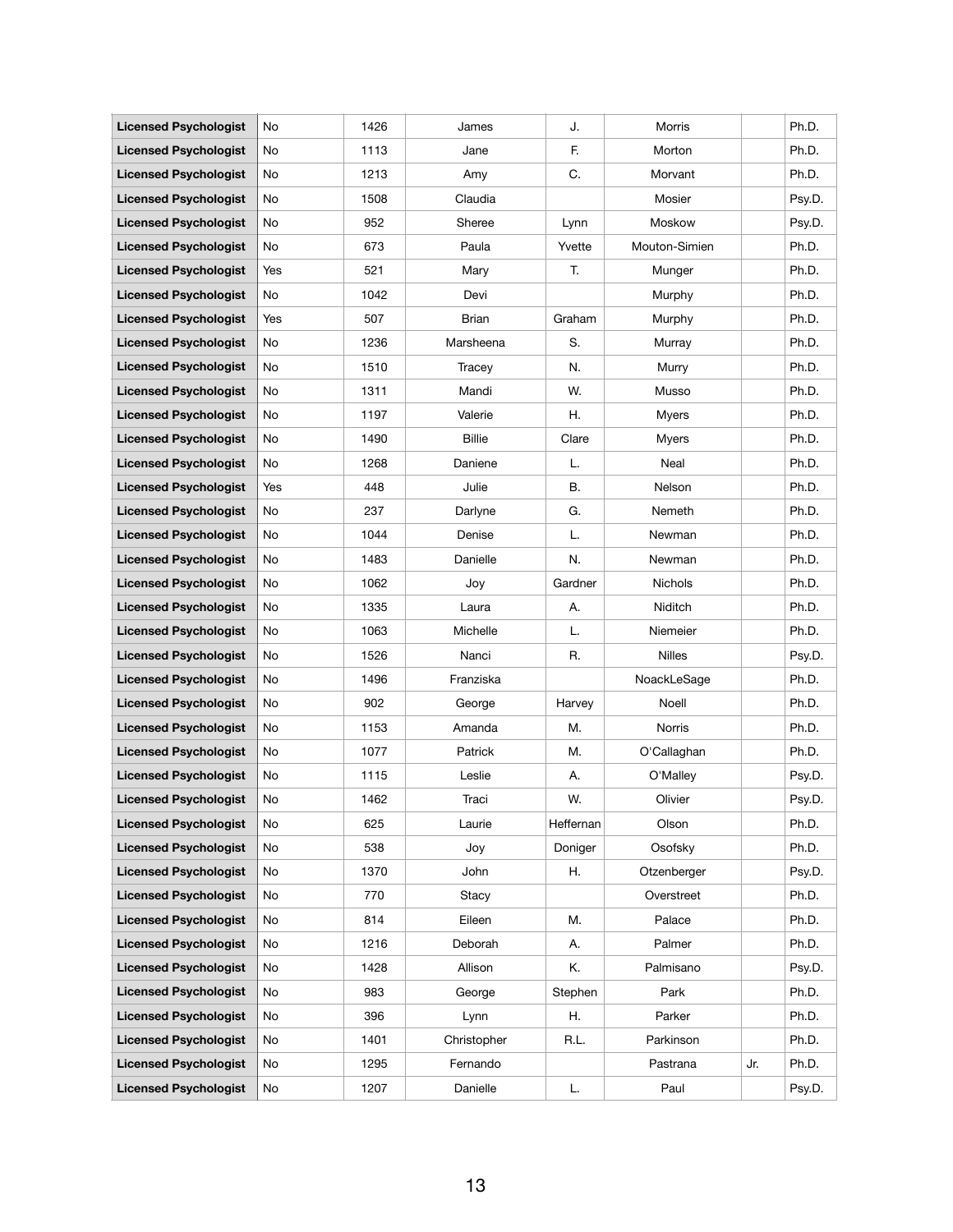| <b>Licensed Psychologist</b> | No  | 1587 | Nanetta        | S.        | Payne             | Ph.D.  |
|------------------------------|-----|------|----------------|-----------|-------------------|--------|
| <b>Licensed Psychologist</b> | No  | 738  | Kelley         | S.        | Pears             | Ph.D.  |
| <b>Licensed Psychologist</b> | No  | 1509 | Kristen        | Ε.        | Pearson           | Ph.D.  |
| <b>Licensed Psychologist</b> | No  | 1349 | Shannon        | В.        | Peck              | Ph.D.  |
| <b>Licensed Psychologist</b> | No  | 1468 | Heather        | А.        | Pedersen          | Ph.D.  |
| <b>Licensed Psychologist</b> | No  | 806  | Claire         | Dianne    | Peebles           | Ph.D.  |
| <b>Licensed Psychologist</b> | No  | 751  | Alicia         | I.        | Pellegrin         | Ph.D.  |
| <b>Licensed Psychologist</b> | No  | 822  | Karen          | А.        | Pellerin          | Psy.D. |
| <b>Licensed Psychologist</b> | No  | 909  | Rahsheda       | D.        | Perine            | Ph.D.  |
| <b>Licensed Psychologist</b> | No  | 1478 | David          | Richard   | Perkins           | Ph.D.  |
| <b>Licensed Psychologist</b> | No  | 1454 | Laurence       | Peter     | Perotti           | Ph.D.  |
| <b>Licensed Psychologist</b> | Yes | 322  | Clinton        | Gary      | Pettigrew         | Ph.D.  |
| <b>Licensed Psychologist</b> | Yes | 599  | Marsha         | L.        | Philips           | Psy.D. |
| <b>Licensed Psychologist</b> | No  | 581  | Jodie          | А.        | Phillips-Robinson | Ph.D.  |
| <b>Licensed Psychologist</b> | No  | 1596 | Jessica        | Hoffmann  | Picone            | Ph.D.  |
| <b>Licensed Psychologist</b> | No  | 1449 | Michael        | R.        | Plumeri           | Ph.D.  |
| <b>Licensed Psychologist</b> | No  | 1319 | Lindsey        | А.        | Poe               | Psy.D. |
| <b>Licensed Psychologist</b> | No  | 980  | Dana           | М.        | Pollard           | Psy.D. |
| <b>Licensed Psychologist</b> | No  | 1229 | Veena          | Y.        | Poole             | Ph.D.  |
| <b>Licensed Psychologist</b> | No  | 327  | Patricia       | Davis     | Post              | Ph.D.  |
| <b>Licensed Psychologist</b> | No  | 867  | Christine      | <b>B.</b> | Powanda           | Ph.D.  |
| <b>Licensed Psychologist</b> | No  | 1395 | Emily          | Elizabeth | Prather           | Ph.D.  |
| <b>Licensed Psychologist</b> | No  | 780  | Cicily         | C.        | Prestridge        | Ph.D.  |
| <b>Licensed Psychologist</b> | No  | 1221 | Richard        | Lewis     | Price             | Ph.D.  |
| <b>Licensed Psychologist</b> | No  | 1562 | Sunni          | J.        | Primeaux          | Ph.D.  |
| <b>Licensed Psychologist</b> | No  | 1573 | Carmen         |           | Pulido            | Ph.D.  |
| <b>Licensed Psychologist</b> | No  | 1588 | Lee            | N.        | Purvis            | Ph.D.  |
| <b>Licensed Psychologist</b> | No  | 1011 | Troy           | J.        | Raffield          | Ph.D.  |
| <b>Licensed Psychologist</b> | No  | 1518 | Amanda         | Medley    | Raines            | Ph.D.  |
| <b>Licensed Psychologist</b> | No  | 1443 | Erika          | M.        | Rajo              | Psy.D. |
| <b>Licensed Psychologist</b> | No  | 712  | Sarah          | Thomas    | Randel            | Ph.D.  |
| <b>Licensed Psychologist</b> | No  | 1056 | Lillian        | M.        | Range             | Ph.D.  |
| <b>Licensed Psychologist</b> | No  | 1220 | Lauren         | Woodruff  | Rasmussen         | Psy.D. |
| <b>Licensed Psychologist</b> | No  | 1380 | Vivian         | Piazza    | Ray               | Ph.D.  |
| <b>Licensed Psychologist</b> | No  | 1344 | Lili           | Y.        | Reboul            | Psy.D. |
| <b>Licensed Psychologist</b> | No  | 753  | Carlos         | В.        | Reinoso           | Ph.D.  |
| <b>Licensed Psychologist</b> | No  | 907  | Stephanie      | А.        | Repasky           | Psy.D. |
| <b>Licensed Psychologist</b> | No  | 833  | Peter          | John      | Resweber          | Ph.D.  |
| <b>Licensed Psychologist</b> | No  | 1209 | Erin           | Tarcza    | Reuther           | Ph.D.  |
| <b>Licensed Psychologist</b> | No  | 314  | Milton         | Slater    | Rhea              | Ph.D.  |
| <b>Licensed Psychologist</b> | No  | 1299 | <b>Brandon</b> | J.        | Richard           | Ph.D.  |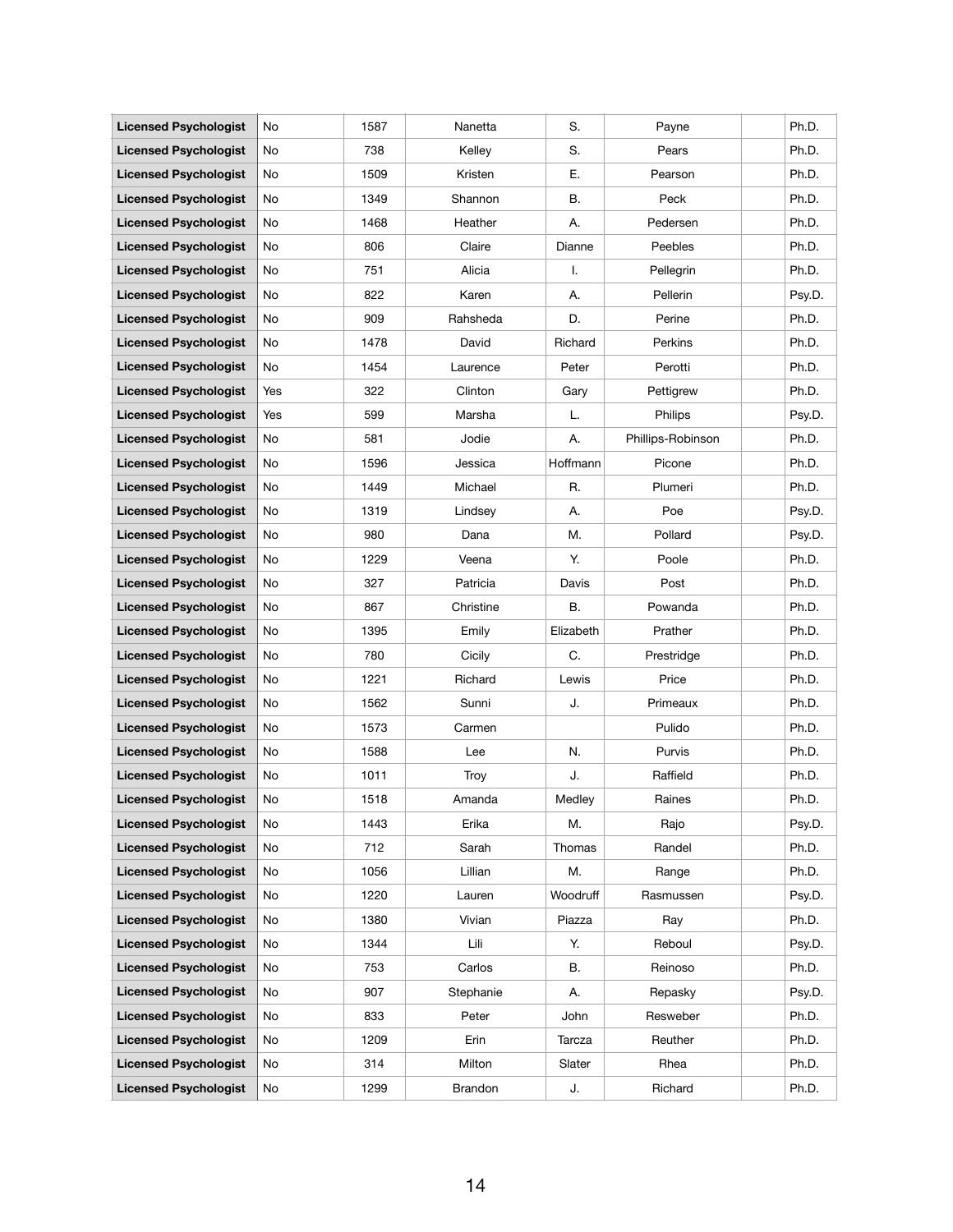| <b>Licensed Psychologist</b> | No  | 995  | Andrea    | L.        | Ridgway      |     | Ph.D.  |
|------------------------------|-----|------|-----------|-----------|--------------|-----|--------|
| <b>Licensed Psychologist</b> | No  | 1513 | Jennifer  | В.        | Rious        |     | Ph.D.  |
| <b>Licensed Psychologist</b> | No  | 1297 | Lauren    | М.        | Robinson     |     | Psy.D. |
| <b>Licensed Psychologist</b> | No  | 941  | Katherine | Arnold    | Robison      |     | Ph.D.  |
| <b>Licensed Psychologist</b> | No  | 1120 | Leslie    | J.        | Rogers       |     | Ph.D.  |
| <b>Licensed Psychologist</b> | No  | 624  | Lynette   | R.        | Rolland      |     | Ph.D.  |
| <b>Licensed Psychologist</b> | No  | 977  | Brandon   | Р.        | Romano       |     | Psy.D. |
| <b>Licensed Psychologist</b> | Yes | 1085 | Maryellen |           | Romero       |     | Ph.D.  |
| <b>Licensed Psychologist</b> | No  | 534  | Janet     | Anne      | Roscigno     |     | Psy.D. |
| <b>Licensed Psychologist</b> | No  | 973  | Marcy     | D.        | Rose         |     | Ph.D.  |
| <b>Licensed Psychologist</b> | No  | 1278 | John      | Matthew   | Rosegrant    |     | Ph.D.  |
| <b>Licensed Psychologist</b> | No  | 1289 | Jenna     | В.        | Rosen        |     | Psy.D. |
| <b>Licensed Psychologist</b> | No  | 252  | Arthur    | Litman    | Rosenkrantz  |     | Ph.D.  |
| <b>Licensed Psychologist</b> | No  | 1196 | Rebecca   | G.        | Rothbaum     |     | Psy.D. |
| <b>Licensed Psychologist</b> | No  | 827  | Jillandra | C.        | Rovaris      |     | Ph.D.  |
| <b>Licensed Psychologist</b> | No  | 1362 | Sonia     | L.        | Rubens       |     | Ph.D.  |
| <b>Licensed Psychologist</b> | No  | 1382 | Jacklyn   | N.        | Ruhl         |     | Ph.D.  |
| <b>Licensed Psychologist</b> | No  | 768  | Elizabeth |           | Ruiz         |     | Ph.D.  |
| <b>Licensed Psychologist</b> | No  | 1399 | Jennifer  | Leigh     | Russell      |     | Ph.D.  |
| <b>Licensed Psychologist</b> | No  | 1515 | Joseph    | D.        | Salande      |     | Ph.D.  |
| <b>Licensed Psychologist</b> | No  | 501  | Rafael    | Francisco | Salcedo      |     | Ph.D.  |
| <b>Licensed Psychologist</b> | No  | 1331 | Thomandra | S.        | Sam          |     | Ph.D.  |
| <b>Licensed Psychologist</b> | No  | 1536 | Hannah    | Lynn      | Samaha       |     | Ph.D.  |
| <b>Licensed Psychologist</b> | Yes | 349  | Addison   |           | Sandel       |     | Ph.D.  |
| <b>Licensed Psychologist</b> | No  | 1457 | James     | F.        | Sanders      |     | Psy.D. |
| <b>Licensed Psychologist</b> | No  | 1568 | Shannon   | S.        | Sanders      |     | Ph.D.  |
| <b>Licensed Psychologist</b> | No  | 1254 | Emily     | Kennison  | Sandoz       |     | Ph.D.  |
| <b>Licensed Psychologist</b> | No  | 1520 | Brenna    | F.        | Sapotichne   |     | Ph.D.  |
| <b>Licensed Psychologist</b> | No  | 610  | Frederic  | J.        | Sautter      | Jr. | Ph.D.  |
| <b>Licensed Psychologist</b> | No  | 1263 | Kristin   | L.        | Savicki      |     | Ph.D.  |
| <b>Licensed Psychologist</b> | No  | 1465 | Tammy     | М.        | Savoie       |     | Ph.D.  |
| <b>Licensed Psychologist</b> | No  | 1372 | Robert    | John      | Sawyer       | Ш   | Ph.D.  |
| <b>Licensed Psychologist</b> | No  | 1418 | Mark      | Allen     | Schexnaildre |     | Ph.D.  |
| <b>Licensed Psychologist</b> | No  | 1414 | Corinne   | А.        | Schild       |     | Psy.D. |
| <b>Licensed Psychologist</b> | No  | 1059 | William   | М.        | Schmitz      | Jr. | Psy.D. |
| <b>Licensed Psychologist</b> | No  | 919  | George    | M.        | Schreiner    |     | Ph.D.  |
| <b>Licensed Psychologist</b> | No  | 655  | Cornelius | Johannes  | Schutte      |     | Ph.D.  |
| <b>Licensed Psychologist</b> | Yes | 490  | Barry     | D.        | Schwartz     |     | Ph.D.  |
| <b>Licensed Psychologist</b> | No  | 896  | Kirsten   | Williams  | Schwehm      |     | Ph.D.  |
| <b>Licensed Psychologist</b> | No  | 595  | Christina |           | Scott        |     | Ph.D.  |
| <b>Licensed Psychologist</b> | No  | 1525 | Brian     | Mark      | Seavey       |     | Psy.D. |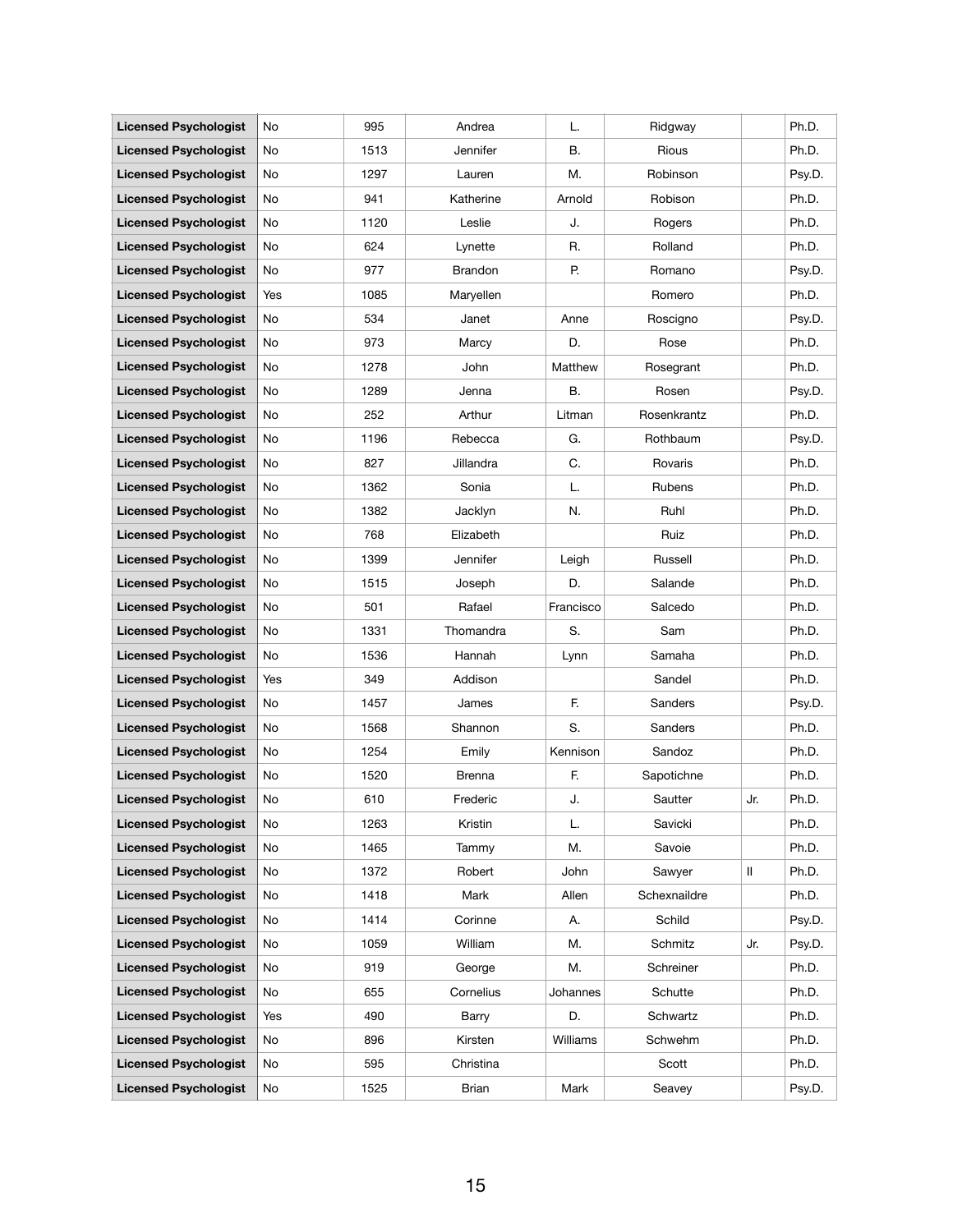| <b>Licensed Psychologist</b> | No  | 620  | Carol          | А.       | Self           |     | Ph.D.  |
|------------------------------|-----|------|----------------|----------|----------------|-----|--------|
| <b>Licensed Psychologist</b> | No  | 843  | Denise         | Powers   | <b>Sellers</b> |     | Ph.D.  |
| <b>Licensed Psychologist</b> | No  | 722  | Samuel         | Webb     | Sentell        |     | Ph.D.  |
| <b>Licensed Psychologist</b> | No  | 1008 | Lisa           | D.       | Settles        |     | Psy.D. |
| <b>Licensed Psychologist</b> | No  | 735  | Jay            | А.       | Sevin          |     | Ph.D.  |
| <b>Licensed Psychologist</b> | No  | 1096 | Karen          | R.       | Sheridan       |     | Ph.D.  |
| <b>Licensed Psychologist</b> | No  | 1378 | Kimberly       |          | Sherman        |     | Ph.D.  |
| <b>Licensed Psychologist</b> | No  | 989  | Jennifer       |          | Shiver         |     | Psy.D. |
| <b>Licensed Psychologist</b> | Yes | 289  | Edward         | Halie    | Shwery         |     | Ph.D.  |
| <b>Licensed Psychologist</b> | No  | 868  | Persephanie    |          | Silverthorn    |     | Ph.D.  |
| <b>Licensed Psychologist</b> | No  | 442  | John           | Cameron  | Simoneaux      |     | Ph.D.  |
| <b>Licensed Psychologist</b> | No  | 1384 | Alexandra      | Jolina   | Sims           |     | Ph.D.  |
| <b>Licensed Psychologist</b> | No  | 1258 | Caitlin        | М.       | Singletary     |     | Ph.D.  |
| <b>Licensed Psychologist</b> | Yes | 719  | Patricia       | А.       | Sirois         |     | Ph.D.  |
| <b>Licensed Psychologist</b> | No  | 1264 | Gustave        | F.       | Sison          | Jr. | Ph.D.  |
| <b>Licensed Psychologist</b> | No  | 961  | Erin           | Lizabeth | Skaff          |     | Psy.D. |
| <b>Licensed Psychologist</b> | No  | 1190 | Mark           | А.       | Skellie        |     | Psy.D. |
| <b>Licensed Psychologist</b> | No  | 894  | Karen          | D.       | Slaton         |     | Ph.D.  |
| <b>Licensed Psychologist</b> | No  | 1160 | <b>Birgit</b>  | М.       | Smart          |     | Ph.D.  |
| <b>Licensed Psychologist</b> | No  | 826  | Bryan          | Е.       | Smith          |     | Psy.D. |
| <b>Licensed Psychologist</b> | No  | 1164 | James          | C.       | Smith          |     | Ph.D.  |
| <b>Licensed Psychologist</b> | No  | 1200 | Michael        |          | Smith          |     | Ph.D.  |
| <b>Licensed Psychologist</b> | No  | 1286 | Kimberly       | R.M.     | Smith          |     | Ph.D.  |
| <b>Licensed Psychologist</b> | No  | 1381 | Rebecca        |          | Smith          |     | Ph.D.  |
| <b>Licensed Psychologist</b> | No  | 1438 | Susannah       | H.A.     | Smith          |     | Ph.D.  |
| <b>Licensed Psychologist</b> | No  | 1547 | Margaret       | Ann      | Smith          |     | Psy.d. |
| <b>Licensed Psychologist</b> | No  | 1589 | Natalie        | R.       | Smith          |     | Ph.D.  |
| <b>Licensed Psychologist</b> | Yes | 1007 | Anna           | Т.       | Smyke          |     | Ph.D.  |
| <b>Licensed Psychologist</b> | No  | 1386 | Matthew        | D.       | Sobesky        |     | Psy.D. |
| <b>Licensed Psychologist</b> | No  | 1191 | Sabera         |          | Sobhan         |     | Ph.D.  |
| <b>Licensed Psychologist</b> | No  | 1184 | <b>Bridget</b> | Lynn     | Sonnier-Hillis |     | Ph.D.  |
| <b>Licensed Psychologist</b> | No  | 717  | Anthony        | Н.       | Speier         |     | Ph.D.  |
| <b>Licensed Psychologist</b> | No  | 1097 | Ann            | W.       | Spell          |     | Ph.D.  |
| <b>Licensed Psychologist</b> | No  | 1246 | Tresa          | Michelle | Spencer        |     | Ph.D.  |
| <b>Licensed Psychologist</b> | No  | 1571 | Angelia        | R.       | Spurgin        |     | Ph.D.  |
| <b>Licensed Psychologist</b> | No  | 254  | Thomas         | Е.       | <b>Staats</b>  |     | Ph.D.  |
| <b>Licensed Psychologist</b> | No  | 1284 | Christina      | В.       | Stabler        |     | Ph.D.  |
| <b>Licensed Psychologist</b> | No  | 1165 | Phillip        | T.       | Stepka         |     | Psy.D. |
| <b>Licensed Psychologist</b> | No  | 1176 | Heather        | Ε.       | Sterling       |     | Ph.D.  |
| <b>Licensed Psychologist</b> | No  | 1233 | Monica         | L.       | <b>Stevens</b> |     | Ph.D.  |
| <b>Licensed Psychologist</b> | No  | 737  | Wayne          | T.       | Stewart        |     | Ph.D.  |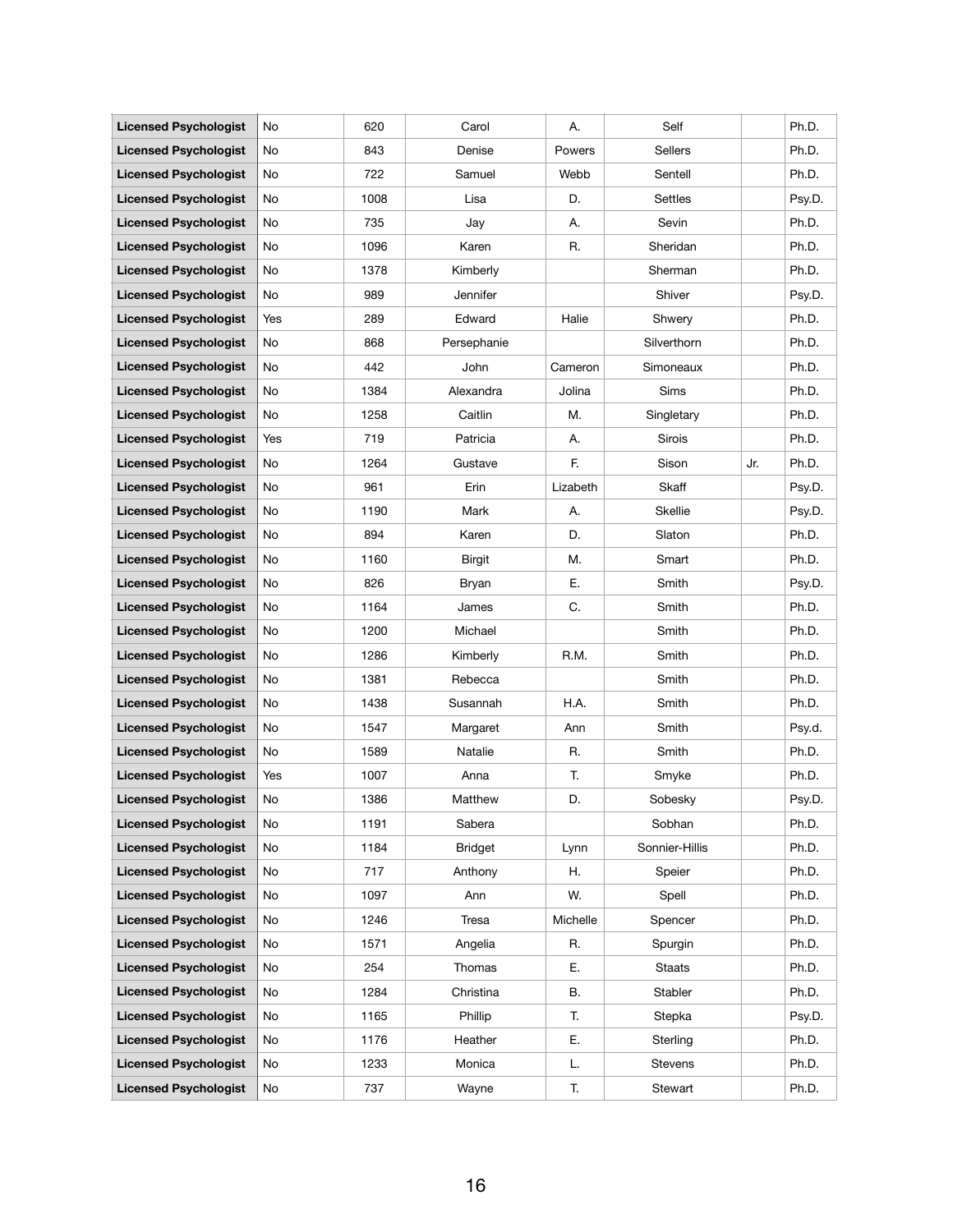| <b>Licensed Psychologist</b> | No  | 1069 | Tiffany    | Mae           | Stewart          |              | Ph.D.  |
|------------------------------|-----|------|------------|---------------|------------------|--------------|--------|
| <b>Licensed Psychologist</b> | No  | 865  | Michelle   | А.            | <b>Stiaes</b>    |              | Psy.D. |
| <b>Licensed Psychologist</b> | No  | 1094 | Rachel     | R.            | <b>Stokes</b>    |              | Psy.D. |
| <b>Licensed Psychologist</b> | No  | 1090 | Robert     | М.            | Storer           |              | Ph.D.  |
| <b>Licensed Psychologist</b> | No  | 177  | Patricia   | В.            | Sutker           |              | Ph.D.  |
| <b>Licensed Psychologist</b> | No  | 864  | Victoria   | C.            | Swanson          |              | Ph.D.  |
| <b>Licensed Psychologist</b> | No  | 1470 | Allisyn    | L.            | Swift            |              | Ph.D.  |
| <b>Licensed Psychologist</b> | No  | 1366 | Richard    | L.            | Sylvester        | Jr.          | Ph.D.  |
| <b>Licensed Psychologist</b> | No  | 480  | Alan       | Lesley        | Taylor           |              | Ph.D.  |
| <b>Licensed Psychologist</b> | No  | 1512 | Matthew    | А.            | Taylor           |              | Psy.D. |
| <b>Licensed Psychologist</b> | No  | 855  | Leigh Anne | В.            | Terrebonne       |              | Ph.D.  |
| <b>Licensed Psychologist</b> | No  | 1535 | Taylor     | M.G.          | Terrebonne       |              | Ph.D.  |
| <b>Licensed Psychologist</b> | No  | 1129 | Joy        | L.            | Terrell          |              | Ph.D.  |
| <b>Licensed Psychologist</b> | No  | 476  | Sally      | Е.            | Thigpen          |              | Ph.D.  |
| <b>Licensed Psychologist</b> | No  | 1192 | Terry      | О.            | Thomas           |              | Ph.D.  |
| <b>Licensed Psychologist</b> | Yes | 360  | Sarah      | Moody         | Thomas           |              | Ph.D.  |
| <b>Licensed Psychologist</b> | No  | 619  | Karin      | Ε.            | Thompson         |              | Ph.D.  |
| <b>Licensed Psychologist</b> | No  | 1404 | James      | P.            | Thompson         |              | Ph.D.  |
| <b>Licensed Psychologist</b> | No  | 1203 | Kulvadee   |               | Thongpibul       |              | Psy.D. |
| <b>Licensed Psychologist</b> | No  | 692  | Glenda     | C.            | Thorne           |              | Ph.D.  |
| <b>Licensed Psychologist</b> | No  | 249  | Fay        | C.            | Thrasher         |              | Ph.D.  |
| <b>Licensed Psychologist</b> | No  | 1055 | Andrew     | J.            | Thrasher         |              | Ph.D.  |
| <b>Licensed Psychologist</b> | No  | 1412 | Andrew     | J.            | Thrasher         | Ш            | Ph.D.  |
| <b>Licensed Psychologist</b> | No  | 1463 | Courtney   | Т.            | <b>Tibbetts</b>  |              | Psy.D. |
| <b>Licensed Psychologist</b> | No  | 937  | Miriam     | McCaa         | Tighe            |              | Ph.D.  |
| <b>Licensed Psychologist</b> | No  | 1479 | Crystal    | М.            | <b>Tillis</b>    |              | Ph.D.  |
| <b>Licensed Psychologist</b> | No  | 1312 | Victoria   | J.            | Tomassetti       |              | Ph.D.  |
| <b>Licensed Psychologist</b> | No  | 1444 | Edward     | А.            | Toyer            | $\mathsf{I}$ | Ph.D.  |
| <b>Licensed Psychologist</b> | No  | 1406 | John       | M.            | Tracy            |              | Ph.D.  |
| <b>Licensed Psychologist</b> | No  | 533  | Joseph     |               | Tramontana       |              | Ph.D.  |
| <b>Licensed Psychologist</b> | No  | 1315 | Sherri     | L.            | Transier         |              | Ph.D.  |
| <b>Licensed Psychologist</b> | No  | 602  | Timothy    | James         | Trant            |              | Ph.D.  |
| <b>Licensed Psychologist</b> | No  | 903  | Jennifer   | D.            | Traughber        |              | Psy.D. |
| <b>Licensed Psychologist</b> | No  | 736  | Mary       | Boone V.      | Treuting         |              | Ph.D.  |
| <b>Licensed Psychologist</b> | No  | 1045 | Allison    | <b>Boothe</b> | Trigg            |              | Ph.D.  |
| <b>Licensed Psychologist</b> | No  | 1158 | Lisa       | L.            | Tropez-Arceneaux |              | Psy.D. |
| <b>Licensed Psychologist</b> | No  | 1552 | Kristin    | R.            | Tubre            |              | Psy.D. |
| <b>Licensed Psychologist</b> | No  | 817  | Susan      | C.            | Tucker           |              | Ph.D.  |
| <b>Licensed Psychologist</b> | No  | 1121 | Jennifer   | L.            | Tucker           |              | Psy.D. |
| <b>Licensed Psychologist</b> | No  | 1530 | Raymond    | Р.            | Tucker           |              | Ph.D.  |
| <b>Licensed Psychologist</b> | No  | 530  | Christine  | М.            | Turin            |              | Ph.D.  |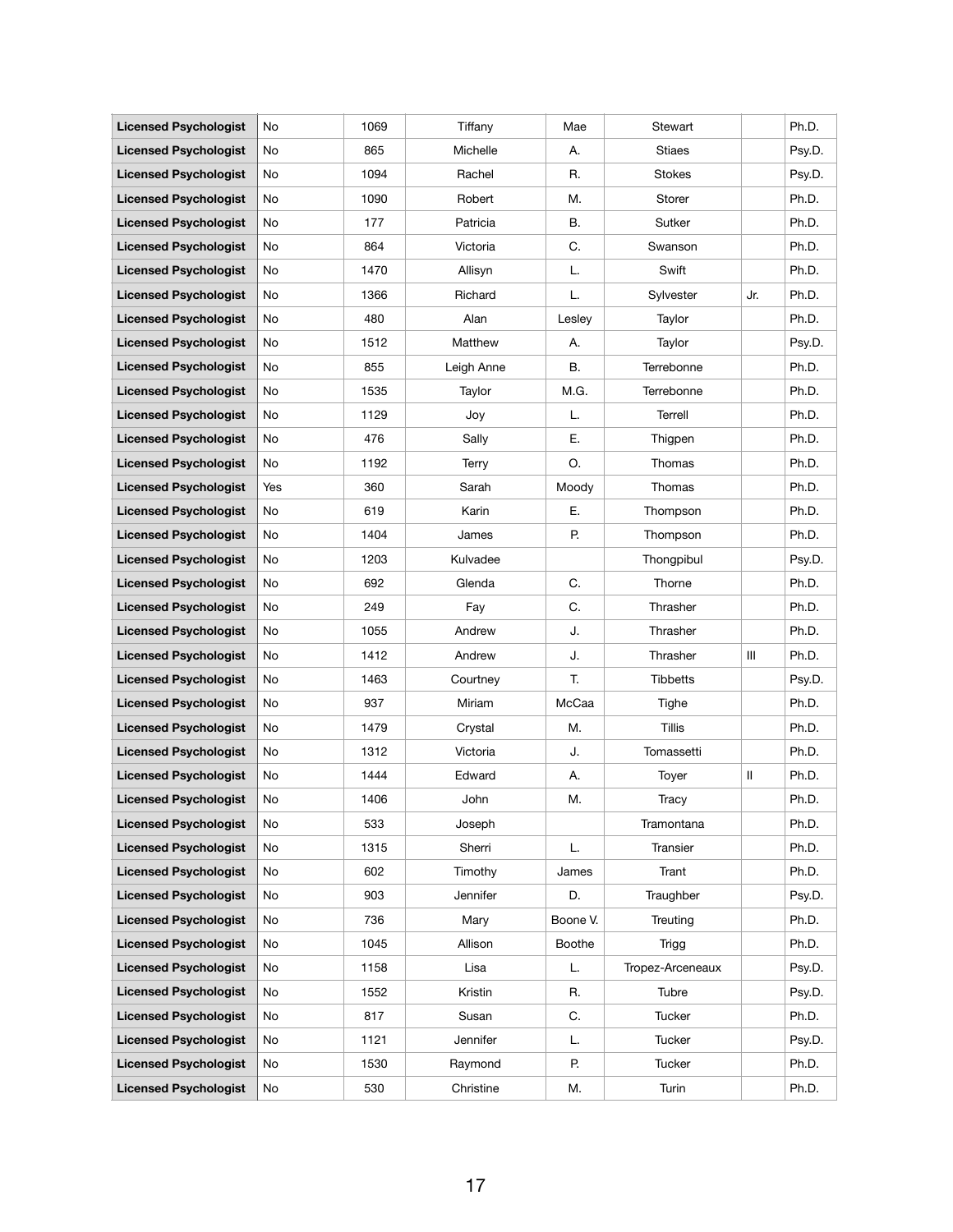| <b>Licensed Psychologist</b> | No  | 1219 | Darrel   | В.        | Turner           |     | Ph.D.  |
|------------------------------|-----|------|----------|-----------|------------------|-----|--------|
| <b>Licensed Psychologist</b> | No  | 1334 | Brian    | L.        | Turner           |     | Ph.D.  |
| <b>Licensed Psychologist</b> | No  | 1542 | Nicholas | Т.        | Tworek           |     | Psy.D. |
| <b>Licensed Psychologist</b> | No  | 629  | L.       | Lee       | <b>Tynes</b>     | Jr. | Ph.D.  |
| <b>Licensed Psychologist</b> | No  | 632  | Madeline |           | Uddo             |     | Ph.D.  |
| <b>Licensed Psychologist</b> | Yes | 608  | Linda    | R.        | Upton            |     | Ph.D.  |
| <b>Licensed Psychologist</b> | No  | 1108 | James    | А.        | Van Hook         | Ш   | Ph.D.  |
| <b>Licensed Psychologist</b> | No  | 1522 | Marcus   | R.        | Van Sickle       |     | Ph.D.  |
| <b>Licensed Psychologist</b> | No  | 453  | Kim      | Elizabeth | VanGeffen        |     | Ph.D.  |
| <b>Licensed Psychologist</b> | No  | 1031 | Roberto  | Enrique   | Varela           |     | Ph.D.  |
| <b>Licensed Psychologist</b> | No  | 821  | Paula    | Jonniece  | Varnado-Sullivan |     | Ph.D.  |
| <b>Licensed Psychologist</b> | No  | 646  | Jennifer | Jean      | Vasterling       |     | Ph.D.  |
| <b>Licensed Psychologist</b> | No  | 1421 | Larry    | D.        | Vaught           |     | Ph.D.  |
| <b>Licensed Psychologist</b> | No  | 1128 | Jennifer | L.        | Vecchio          |     | Ph.D.  |
| <b>Licensed Psychologist</b> | No  | 280  | Mark     | Pierce    | Vigen            |     | Ph.D.  |
| <b>Licensed Psychologist</b> | No  | 1387 | Sandra   | I.        | Viggiani         |     | Ph.D.  |
| <b>Licensed Psychologist</b> | No  | 994  | Joseph   | О.        | Vigil            |     | Ph.D.  |
| <b>Licensed Psychologist</b> | No  | 1434 | Shelley  | R.        | Visconte         |     | Ph.D.  |
| <b>Licensed Psychologist</b> | No  | 454  | John     | Р.        | Vogel            |     | Ph.D.  |
| <b>Licensed Psychologist</b> | No  | 1342 | Jennifer |           | Volz             |     | Ph.D.  |
| <b>Licensed Psychologist</b> | No  | 1068 | Mary     | Pearl     | von Witzleben    |     | Ph.D.  |
| <b>Licensed Psychologist</b> | No  | 391  | Charles  | Poe       | Vosburg          |     | Ph.D.  |
| <b>Licensed Psychologist</b> | No  | 1321 | Paul     | David     | Wadler           |     | Ph.D.  |
| <b>Licensed Psychologist</b> | No  | 1485 | Arika    | D.        | Wadley           |     | Psy.D. |
| <b>Licensed Psychologist</b> | No  | 1488 | J.       | Brandon   | Waits            |     | Ph.D.  |
| <b>Licensed Psychologist</b> | No  | 916  | Valerie  | А.        | Wajda-Johnston   |     | Ph.D.  |
| <b>Licensed Psychologist</b> | Yes | 754  | Richard  | L.        | Wakefield        |     | Ph.D.  |
| <b>Licensed Psychologist</b> | No  | 329  | R.       | John      | Wakeman          |     | Ph.D.  |
| <b>Licensed Psychologist</b> | No  | 801  | Douglas  | W.        | Walker           |     | Ph.D.  |
| <b>Licensed Psychologist</b> | No  | 1037 | William  | S.        | Walker           |     | Ph.D.  |
| <b>Licensed Psychologist</b> | No  | 1545 | Rebecca  | Μ.        | Wallace          |     | Psy.D. |
| <b>Licensed Psychologist</b> | No  | 1166 | Marianne | Haydel    | Walsh            |     | Psy.D. |
| <b>Licensed Psychologist</b> | No  | 1150 | Eban     | J.        | Walters          |     | Ph.D.  |
| <b>Licensed Psychologist</b> | No  | 1244 | Jessica  | L.        | Walton           |     | Ph.D.  |
| <b>Licensed Psychologist</b> | No  | 1002 | Arien    | McKenzie  | Ward             |     | Psy.D. |
| <b>Licensed Psychologist</b> | No  | 651  | Mark     | Sterling  | Warner           |     | Ph.D.  |
| <b>Licensed Psychologist</b> | Yes | 347  | William  | F.        | Waters           |     | Ph.D.  |
| <b>Licensed Psychologist</b> | No  | 1162 | Carrie   | Elizabeth | Watkins-Emonet   |     | Ph.D.  |
| <b>Licensed Psychologist</b> | No  | 1137 | David    | T.        | Weibel           |     | Ph.D.  |
| <b>Licensed Psychologist</b> | No  | 1516 | Andrea   | Frances   | Weiss            |     | Ph.D.  |
| <b>Licensed Psychologist</b> | Yes | 674  | J.       | Steven    | Welsh            |     | Ph.D.  |